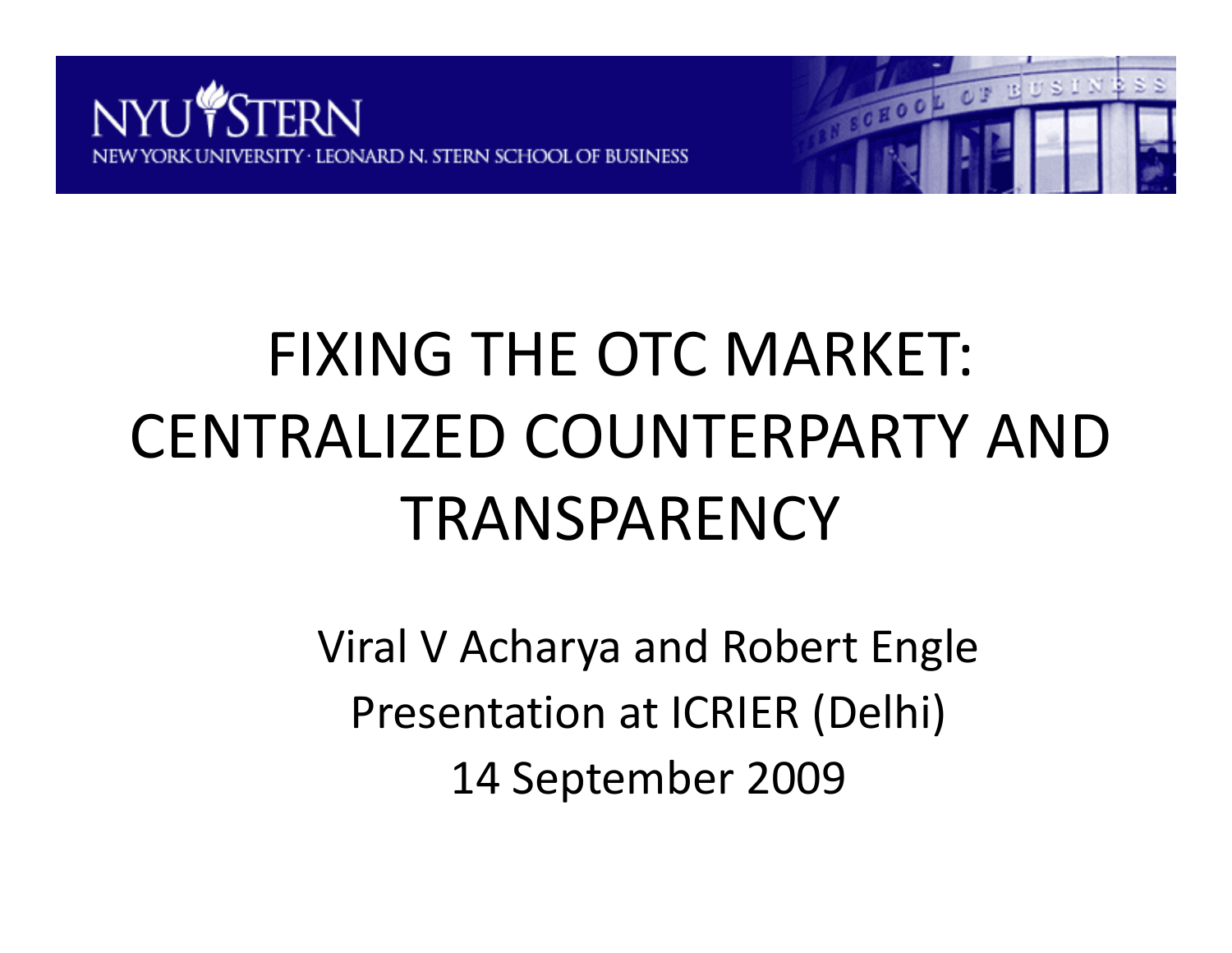#### Policy Proposal Part of NYU Stern Project



Chapter 11: "Centralized clearing for credit derivatives" (Viral V Acharya, Rob Engle, Steve Figlewski, Anthony Lynch, Marti Subrahmanyam) http://whitepapers.stern.nyu.edu/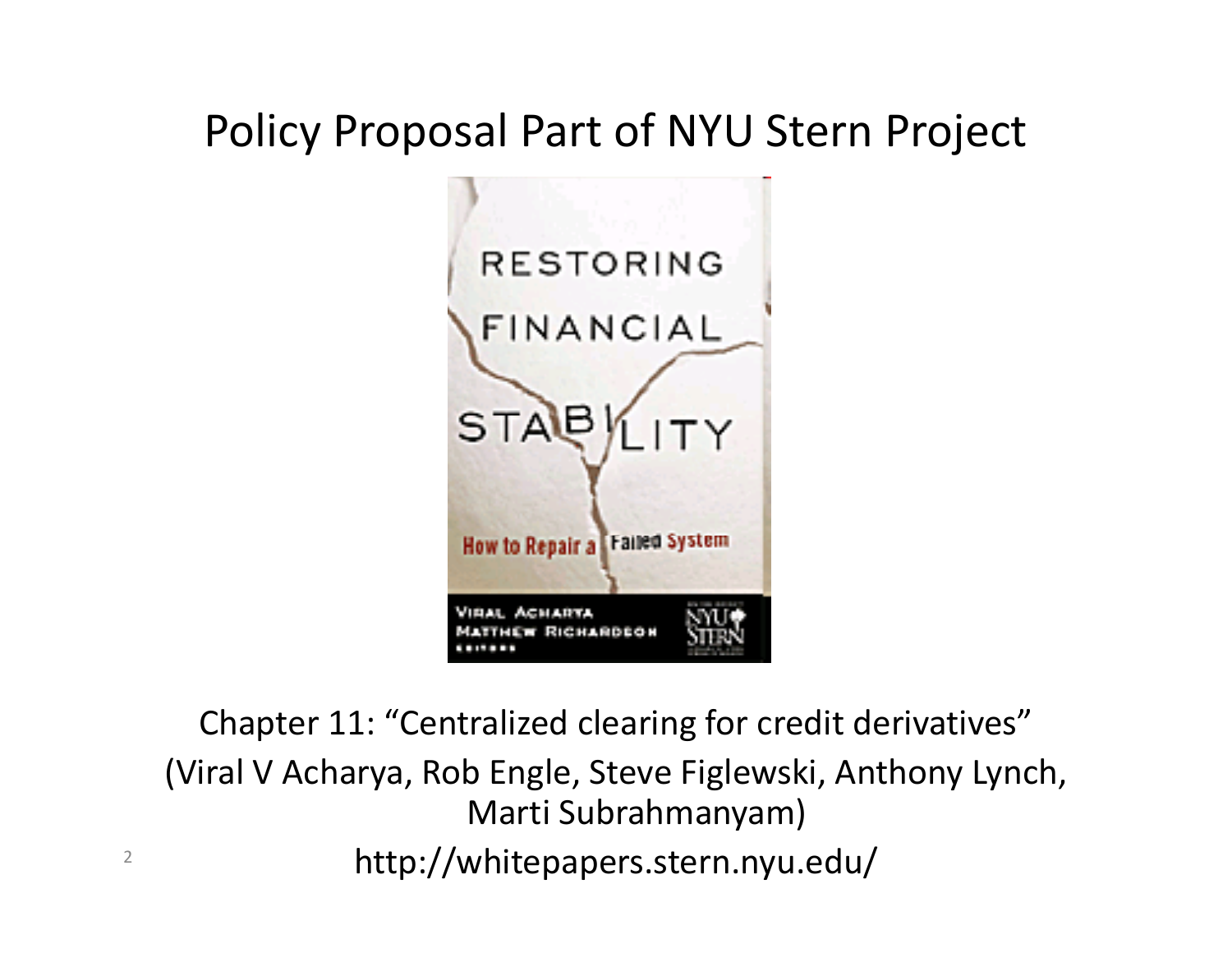### Causes of the Financial Crisis

- • Popular explanations
	- Design of subprime mortgages
	- Growth and (lack of) quality mortgages due to securitization
	- Rating agencies rubber stamp of AAA
- • $\bullet$  But banks did not transfer credit risk down the line
	- Chapter 2 (Acharya‐Schnabl: How Banks Played the Leverage "Game") provides evidence of carry‐trade style, tail‐risk seeking behavior in banks
	- 1. ABCP conduits and SIV's (Acharya‐Schnabl‐Suarez, 2009 – Securitization *without* Risk Transfer)
	- 2. AAA tranches of subprime mortgages

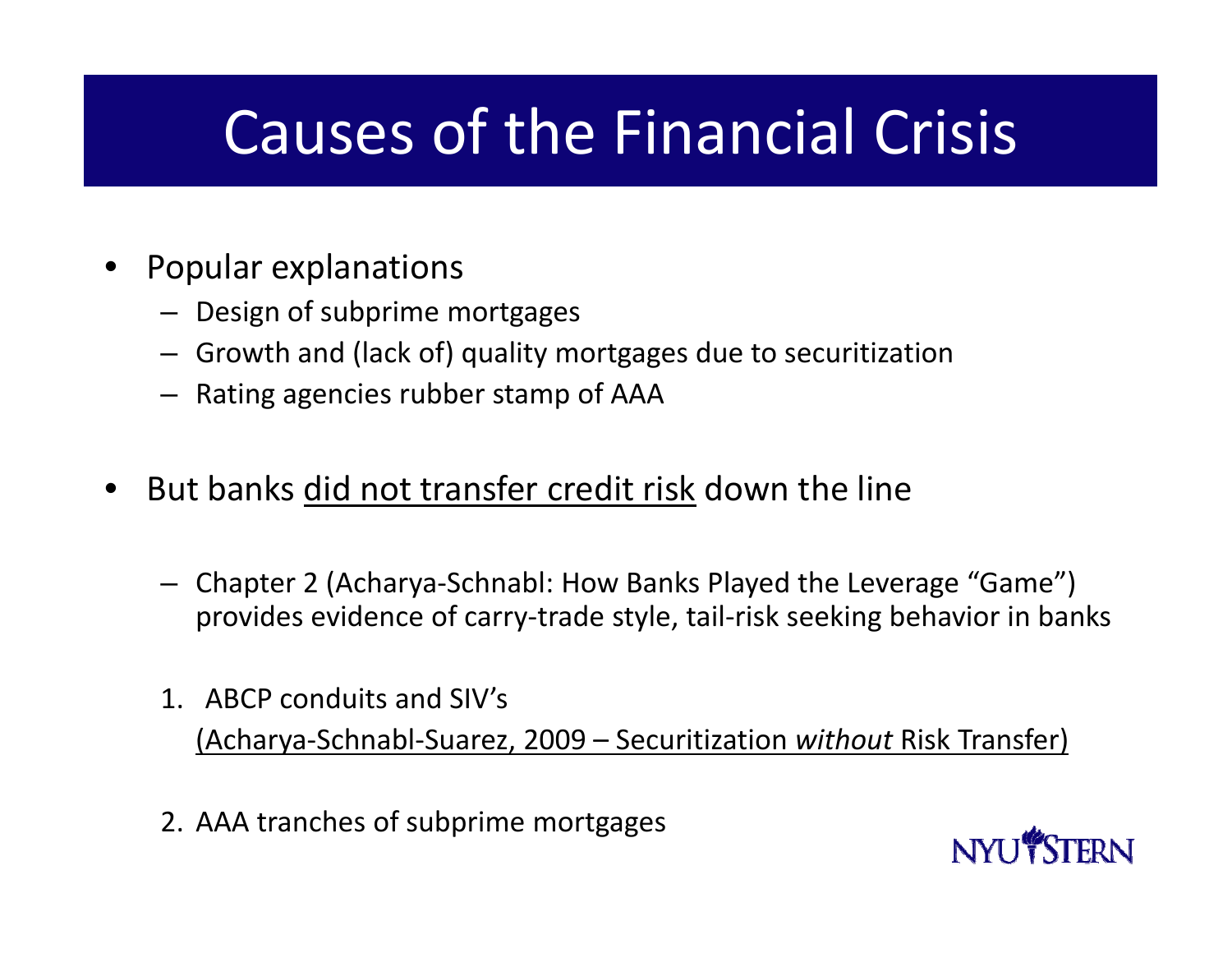### Old Model: Banks as Delegated Monitors

| <b>Assets</b> | Liabilities |
|---------------|-------------|
| Loans         |             |
|               |             |
|               |             |
|               |             |

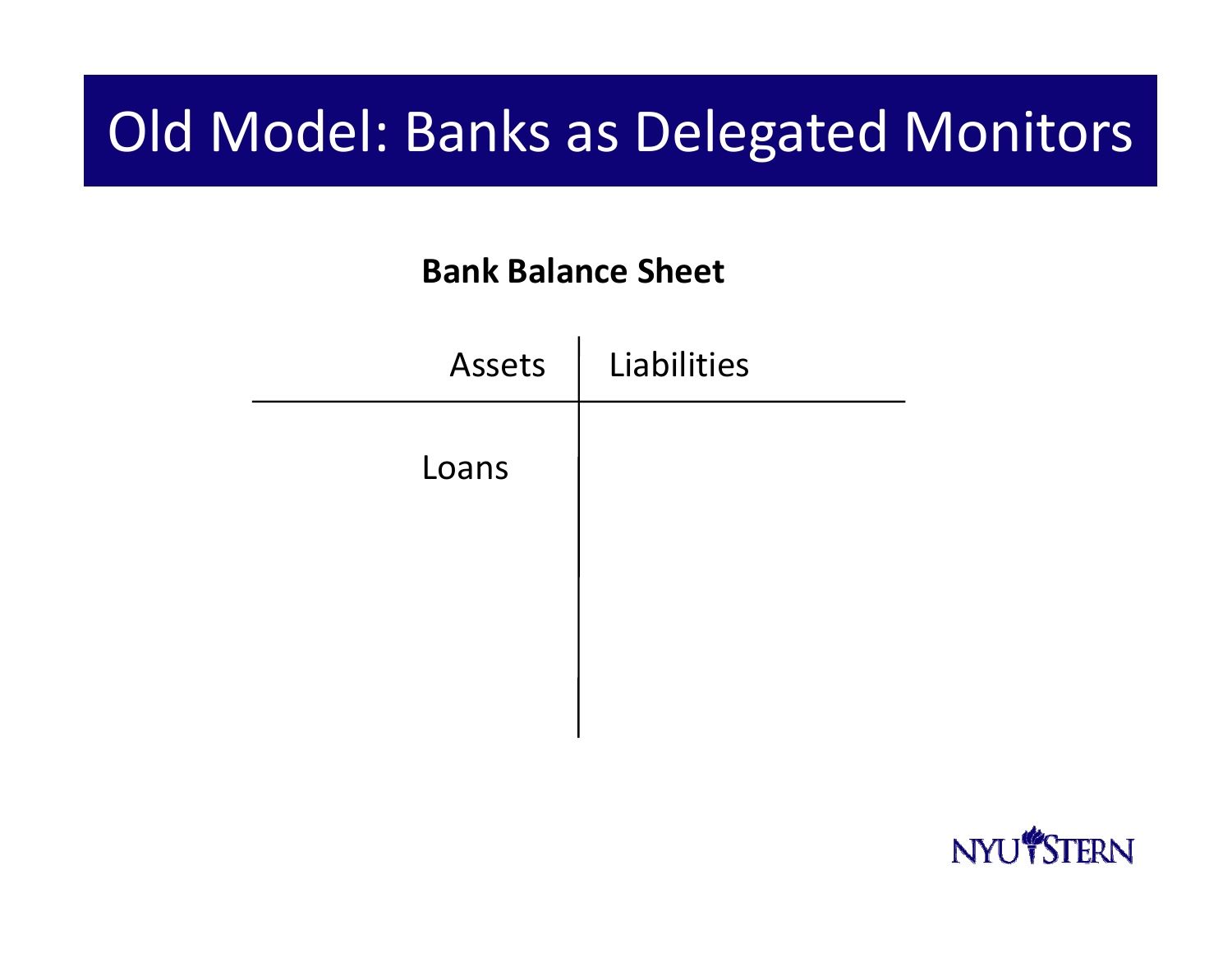### Old Model: Banks as Delegated Monitors

| Assets | Liabilities    |
|--------|----------------|
| Loans  | Deposits       |
|        | Capital/Equity |
|        |                |
|        |                |

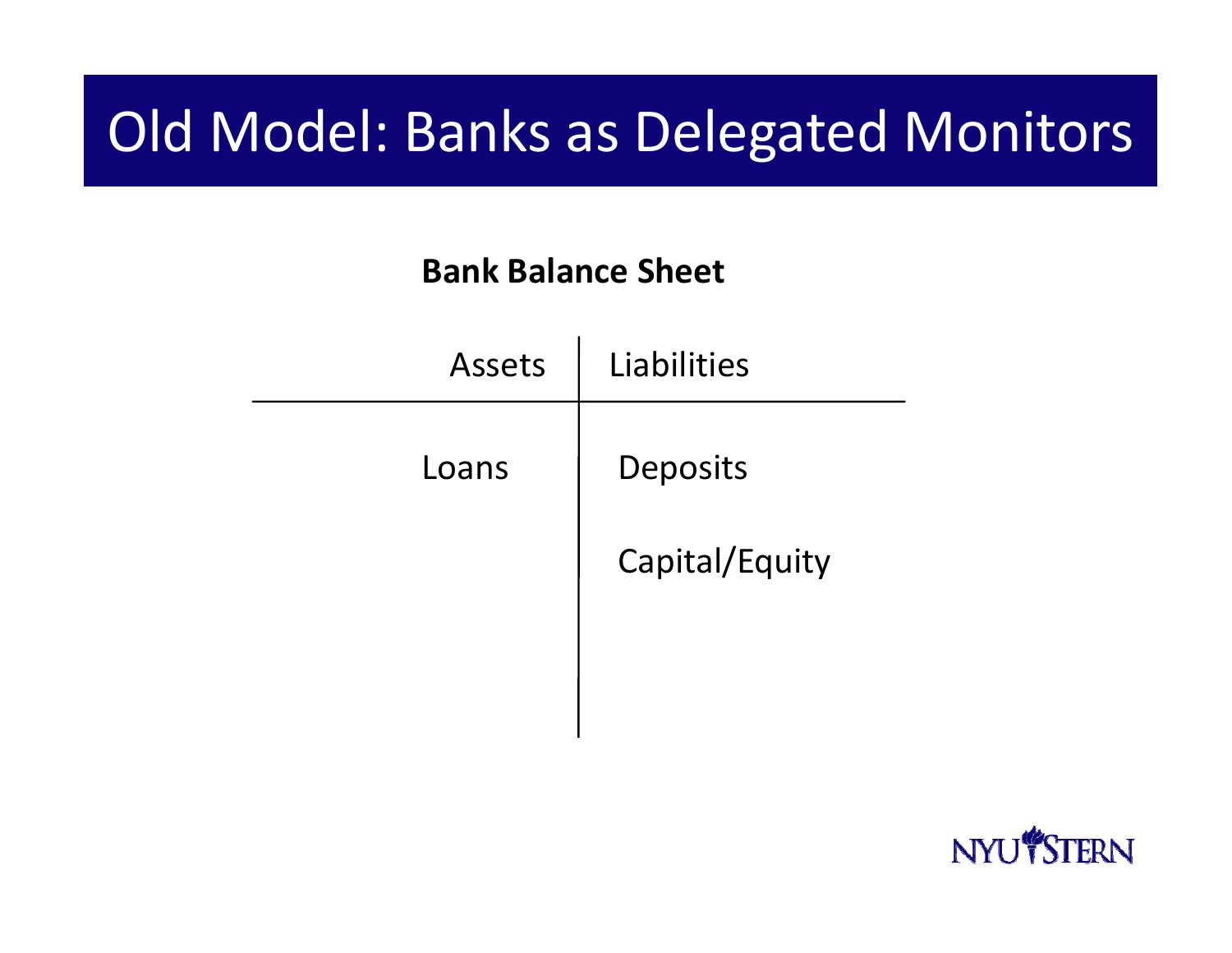### New Model: Securitization

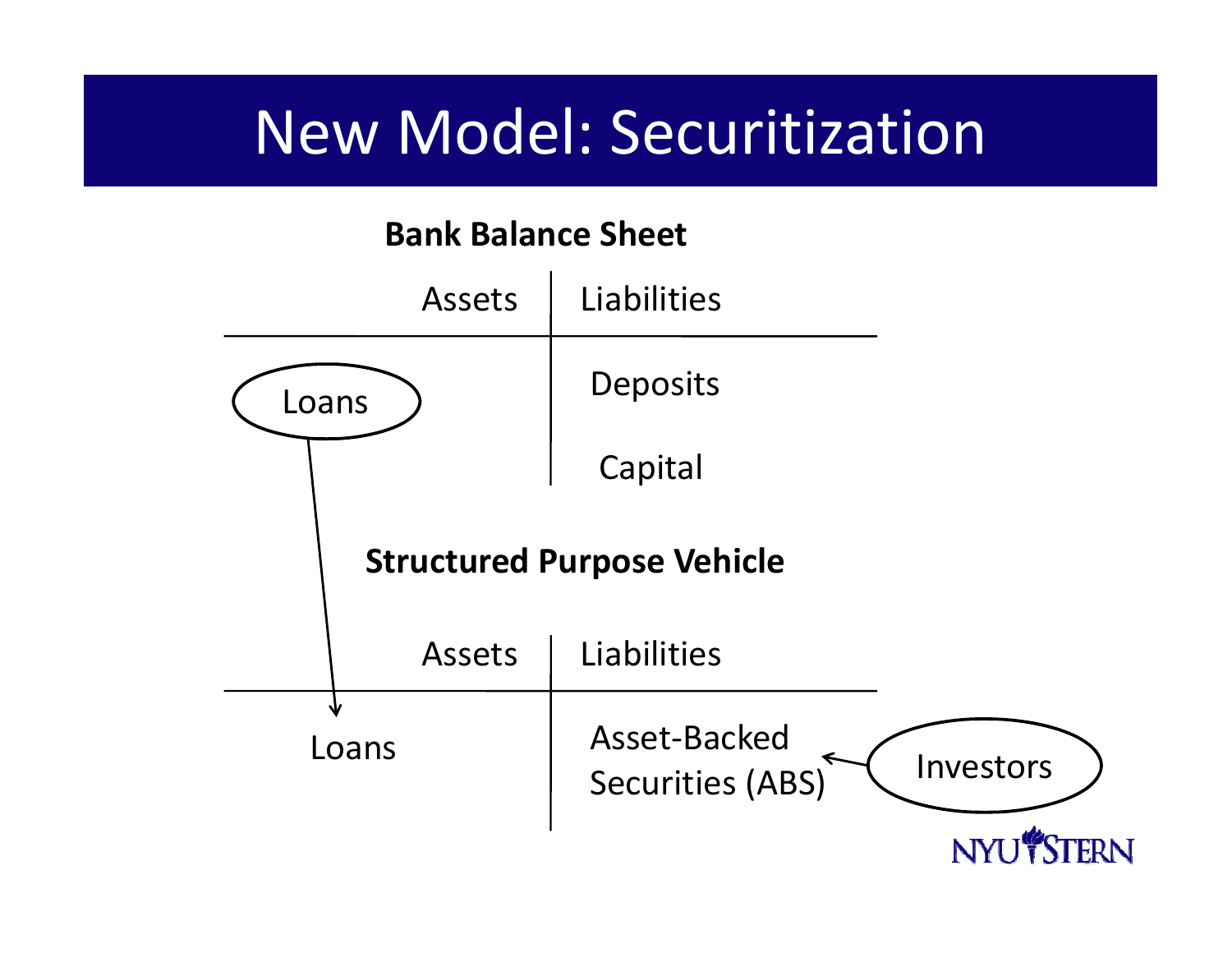### New Model+: Securitization w/o Risk Transfer



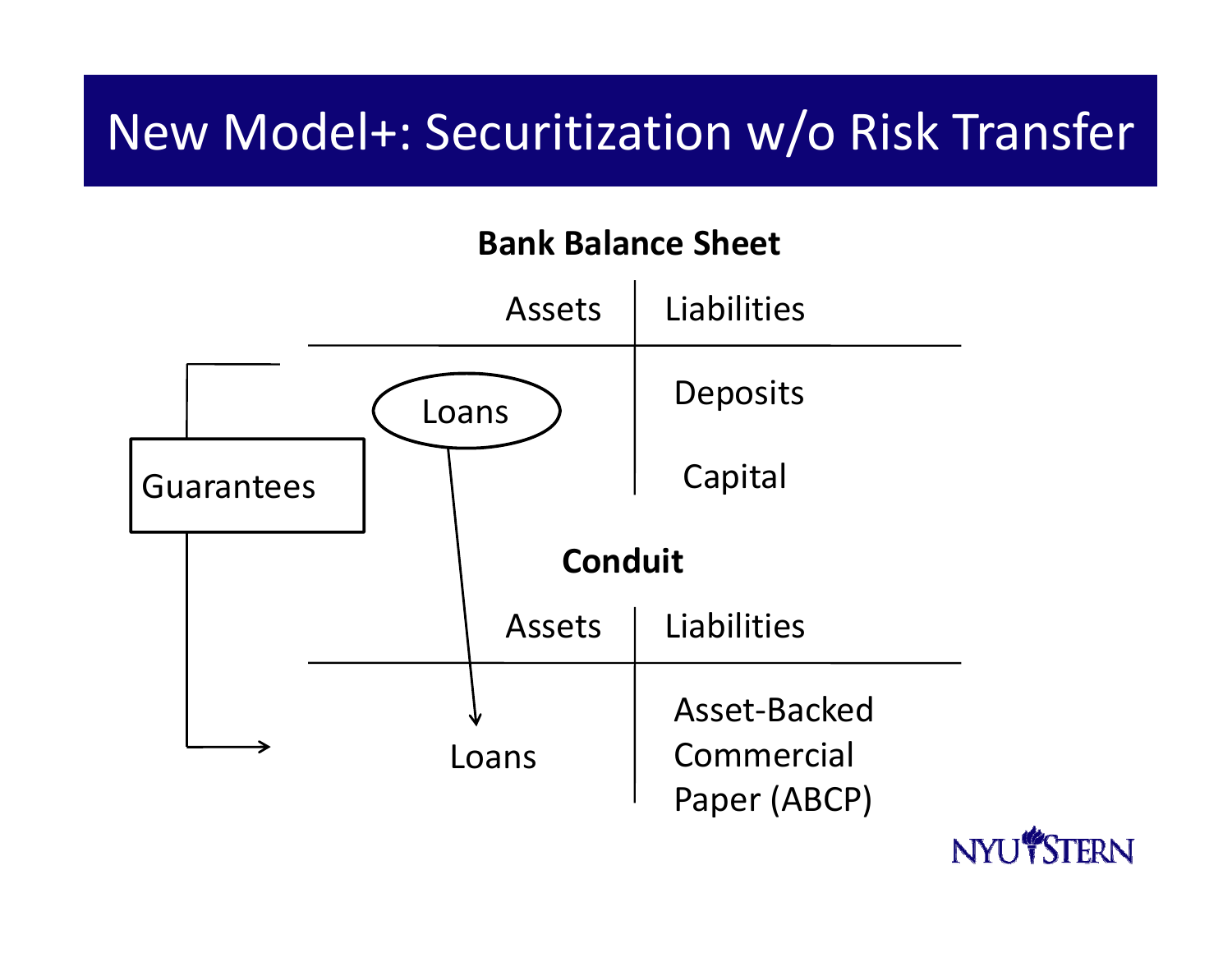### ABCP Growth: Jan 2001 ‐ June 2007

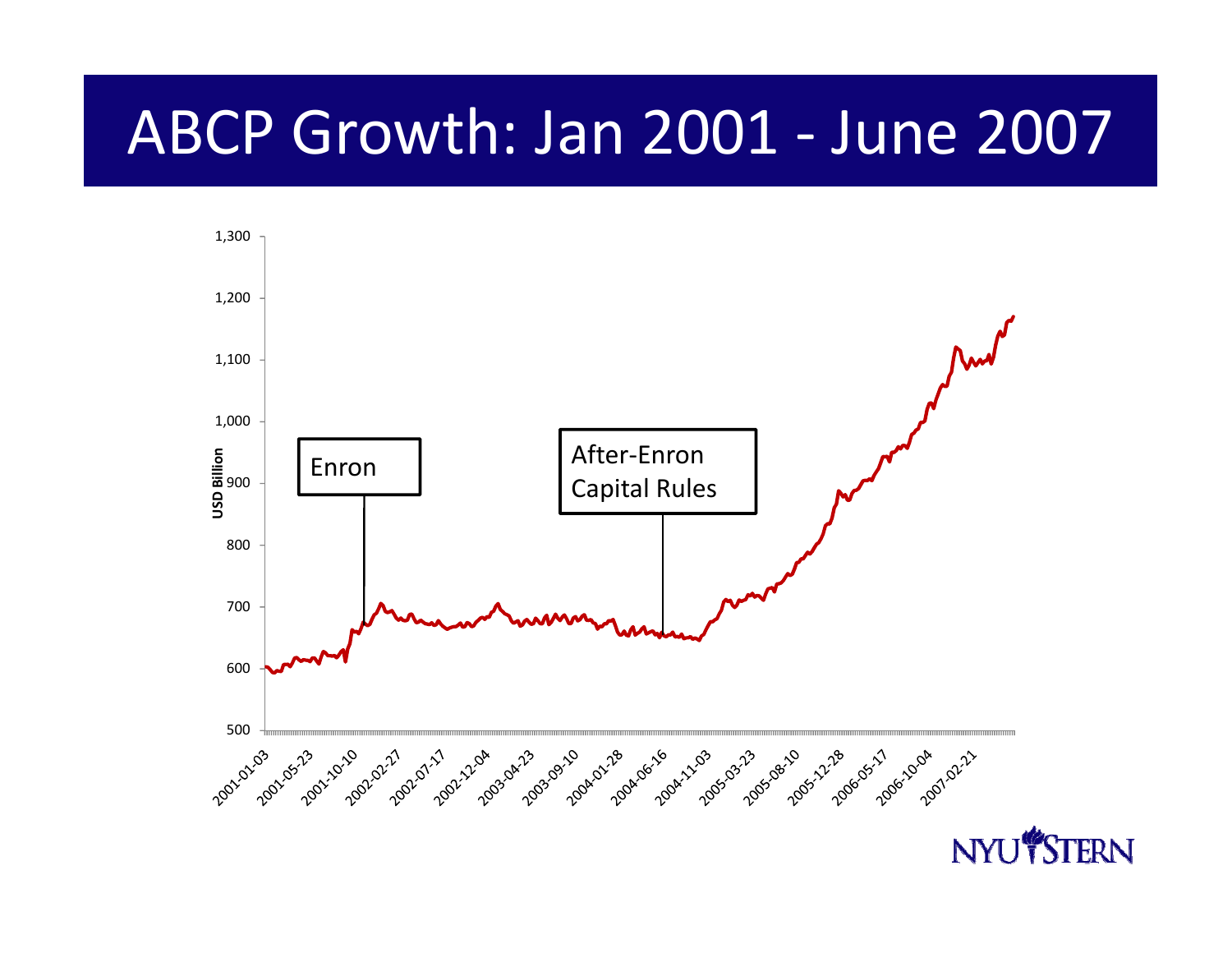### ABCP spread as the crisis broke out…



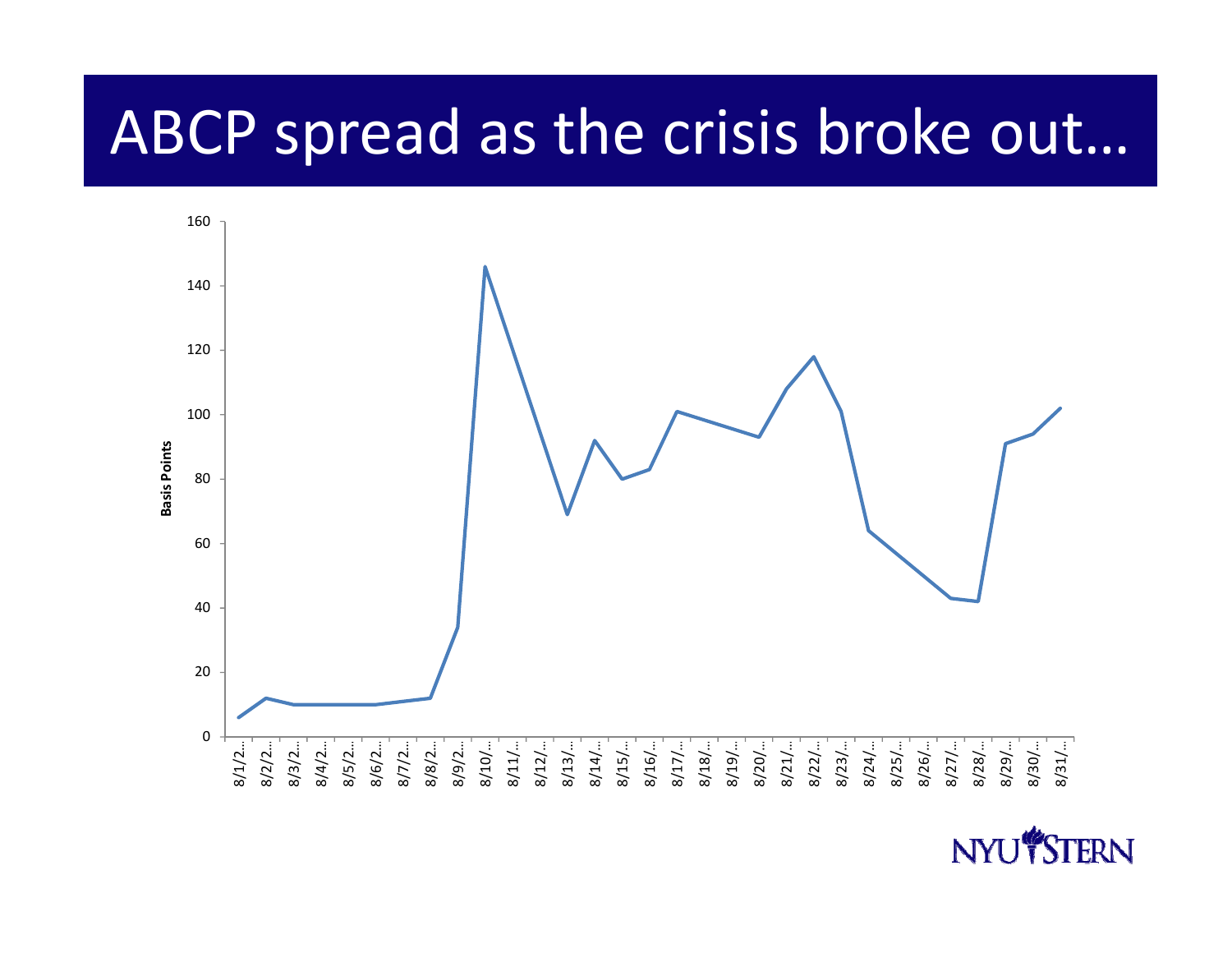### Investors return loans to back

#### **Bank Balance Sheet** Assets Liabilities Deposits LoansCapital **Conduit** ts | Liabilities Assets Investors ABCPLoansNYU<sup>®</sup>STERN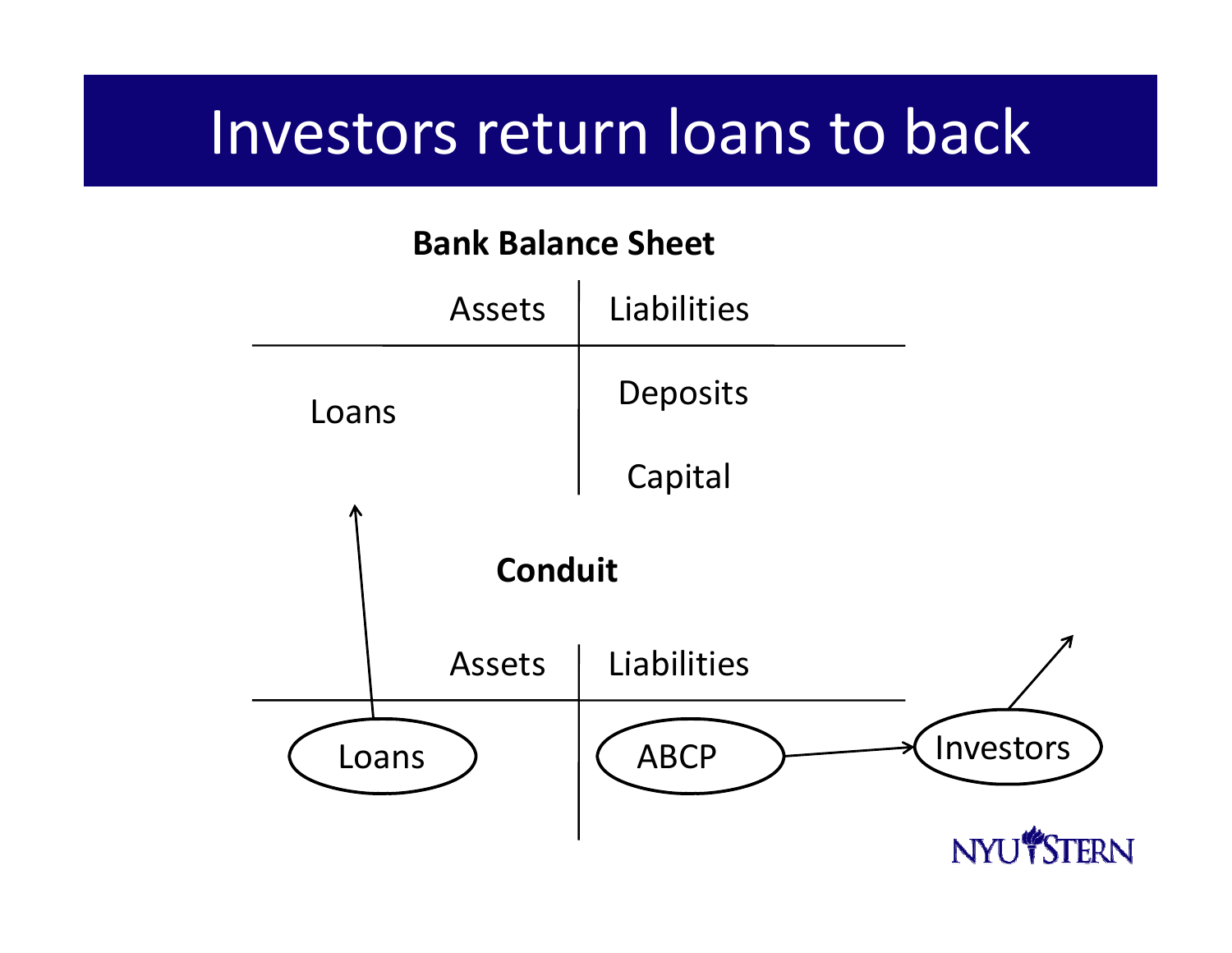### ABCP Growth: Jan 2001 ‐ Feb 2009



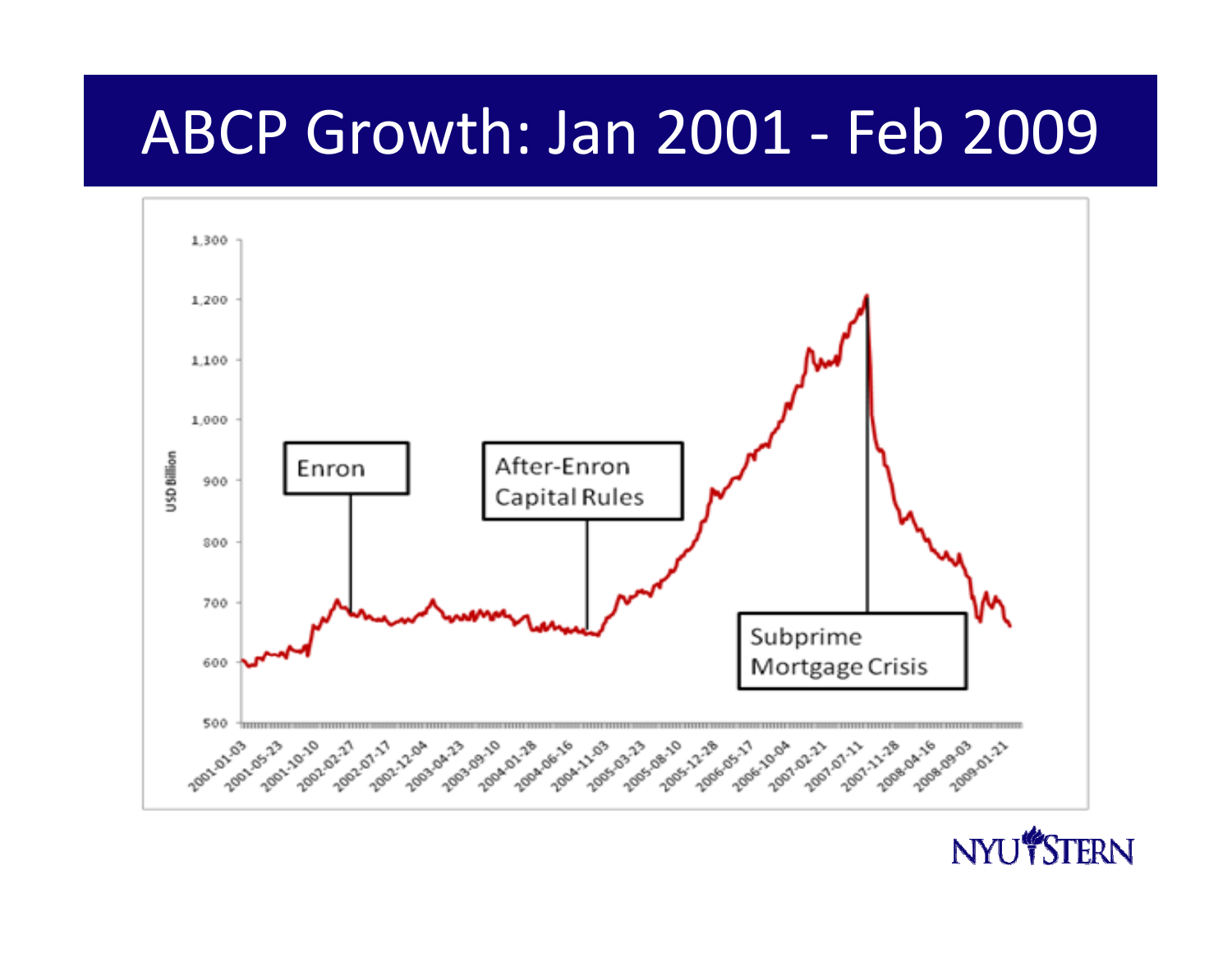### Alternative New Model+: Asset Buy Back

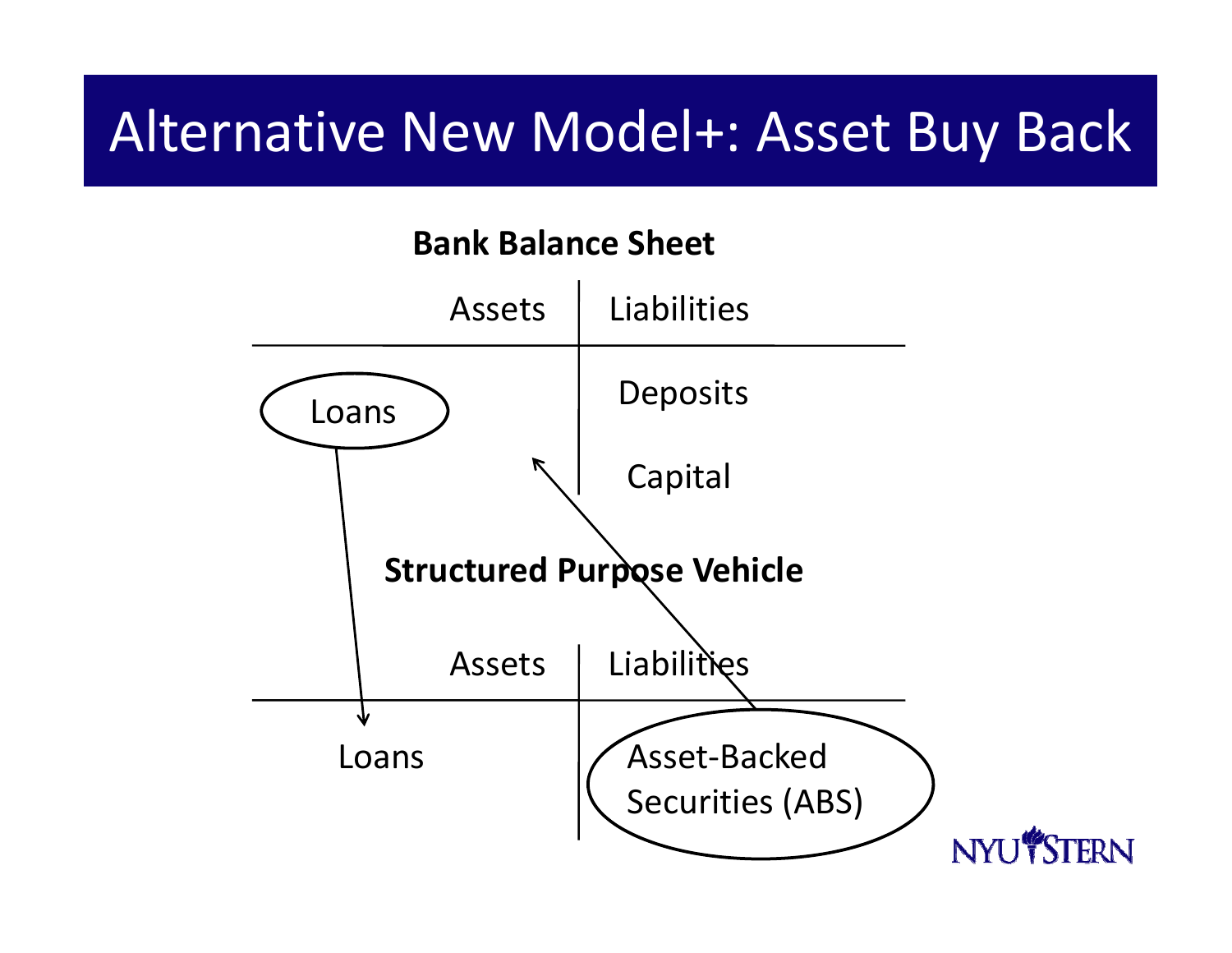### Low Growth in Risk‐Weighted Assets

![](_page_12_Figure_1.jpeg)

![](_page_12_Picture_2.jpeg)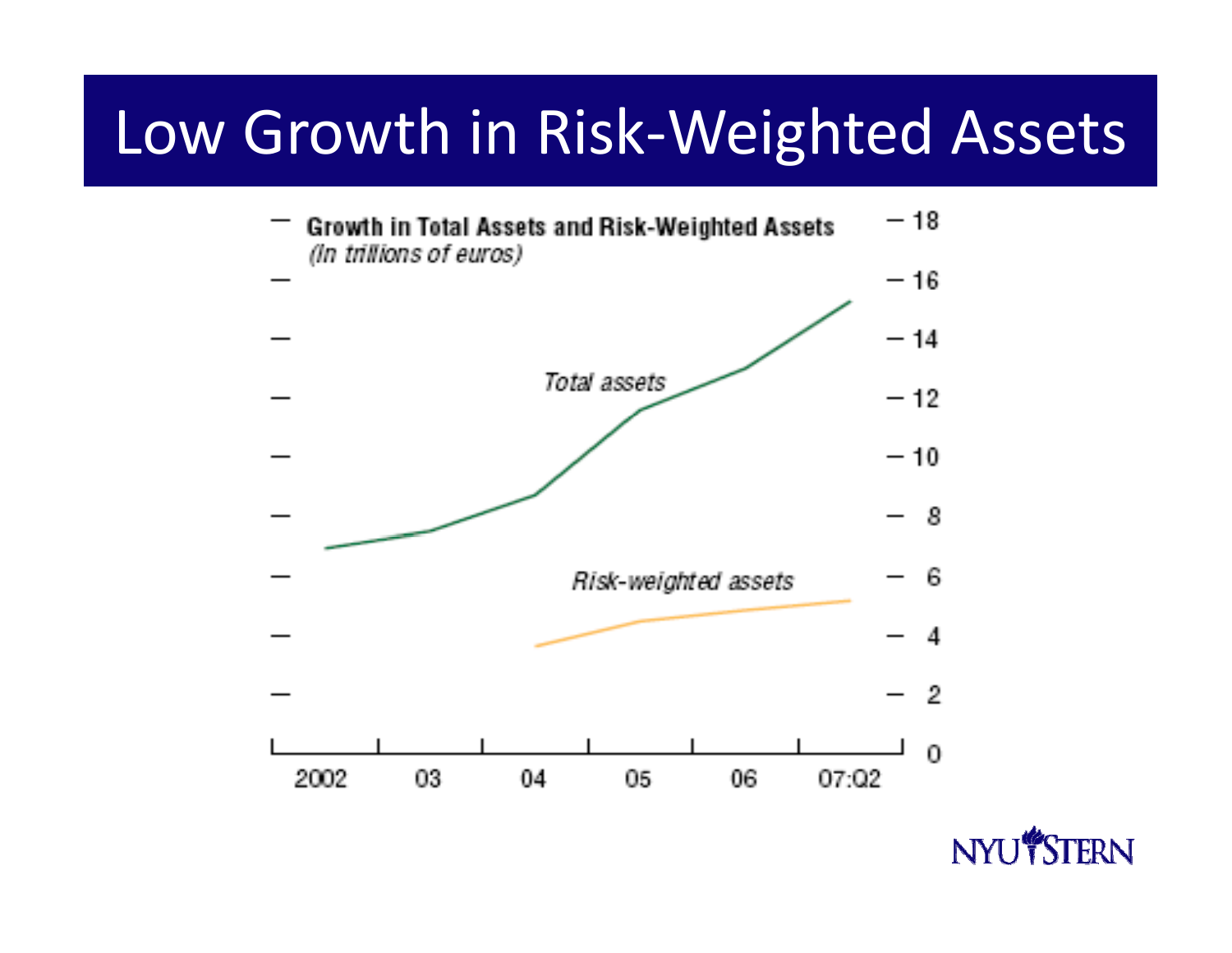### Banks did not transfer "toxic" assets

|                             | Loans | <b>HELOC</b> | Agency<br><b>MBS</b> | <b>Non-Agency AAA</b> | <b>CDO</b><br>Subord | Non CDO<br>Subord | Total  |     |
|-----------------------------|-------|--------------|----------------------|-----------------------|----------------------|-------------------|--------|-----|
| <b>Banks &amp; Thrifts</b>  | 2,020 | 869          | 852                  | 383                   | 90                   |                   | 4,212  | 39% |
| <b>GSEs &amp; FHLB</b>      | 444   |              | 741                  | 308                   |                      |                   | 1,493  | 14% |
| <b>Brokers/dealers</b>      |       |              | 49                   | 100                   | 130                  | 24                | 303    | 3%  |
| <b>Financial Guarantors</b> |       | 62           |                      |                       | 100                  |                   | 162    | 2%  |
| Insurance<br>Companies      |       |              | 856                  | 125                   | 65                   | 24                | 1,070  | 10% |
| <b>Overseas</b>             |       |              | 689                  | 413                   | 45                   | 24                | 1,172  | 11% |
| Other                       | 461   | 185          | 1,175                | 307                   | 46                   | 49                | 2,268  | 21% |
| Total                       | 2,925 | 1,116        | 4,362                | 1,636                 | 476                  | 121               | 10,680 |     |
|                             | 27%   | 10%          | 41%                  | 15%                   | 4%                   | 1%                |        |     |

![](_page_13_Picture_2.jpeg)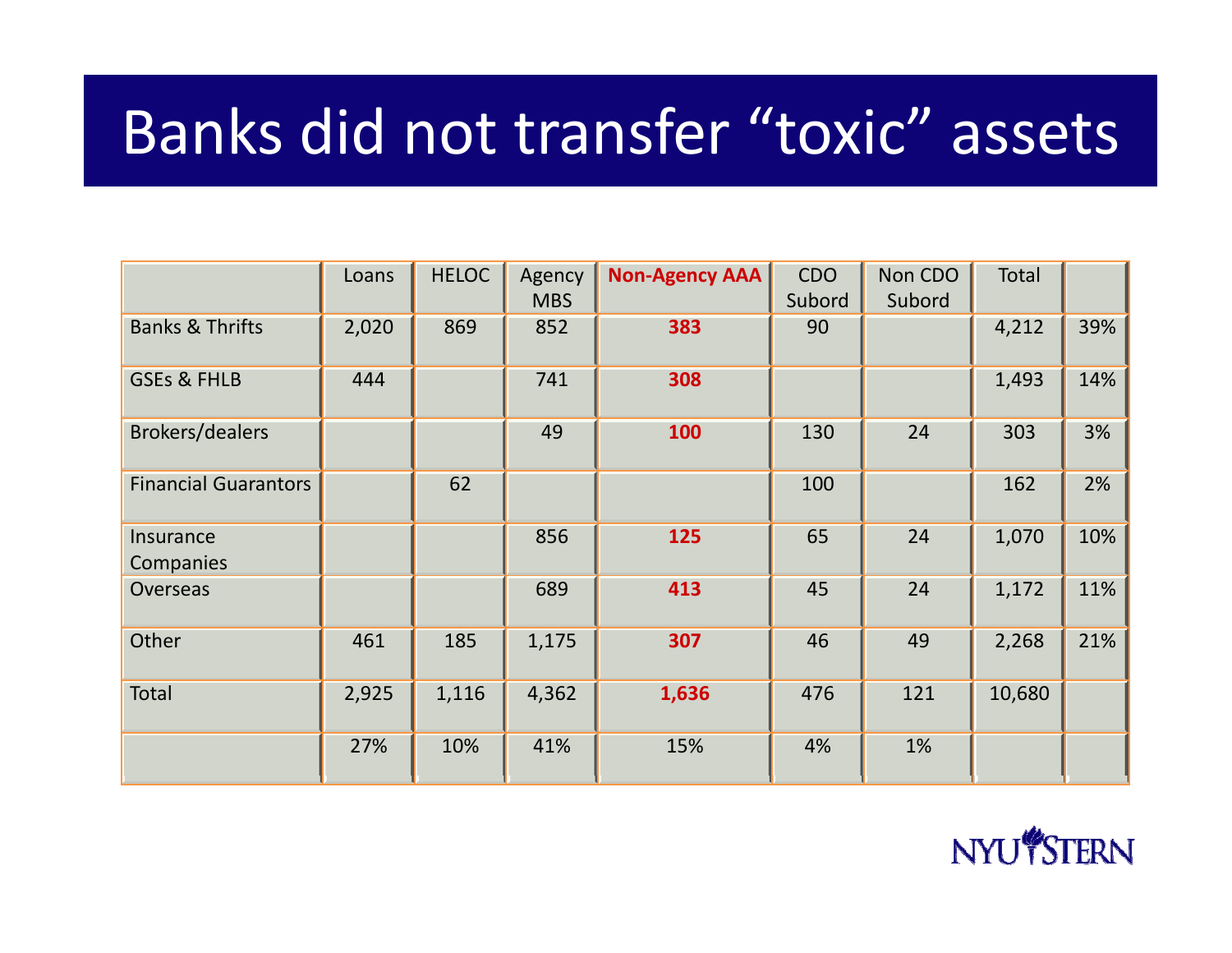# Summary: Causes of Financial Crisis

- Popular explanations
	- Design of subprime mortgages
	- Growth and (lack of) quality mortgages due to securitization
	- $-$  Rating agencies rubber stamp of AAA
- •Banks effectively maintained credit risk and increased leverage
- •• It seems important to understand what caused bank/bankers' incentives to take on
	- Highly‐levered
	- Tail risks
	- $-$  Systemic in nature

![](_page_14_Picture_10.jpeg)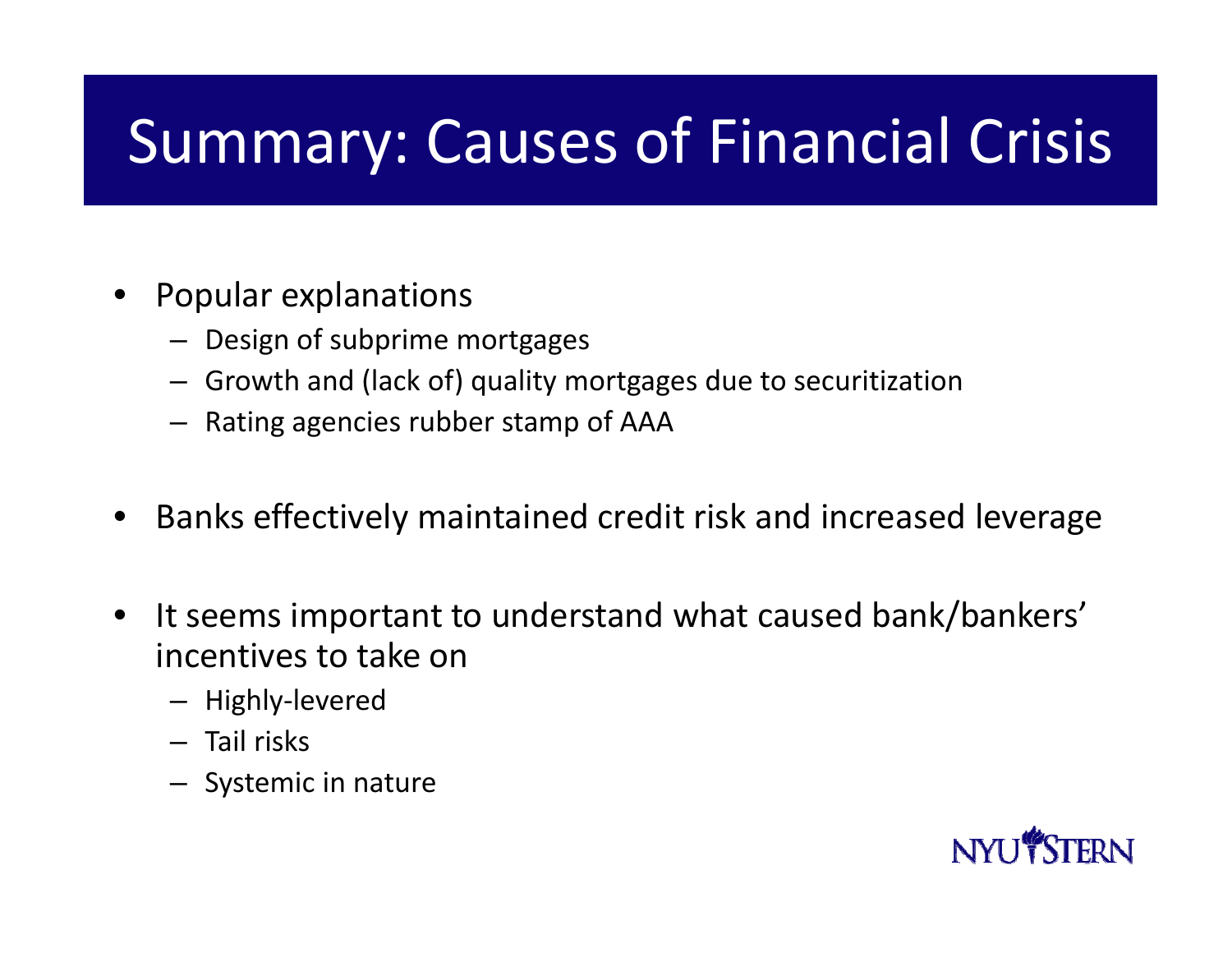# Four Principles for Future Regulation

- 1. Long‐term incentives
	- Clawbacks (bonus/malus)
	- Avoid compensation of "fake alpha" trades
- 2. Efficient pricing of government guarantees
	- Deposit insurance
	- TBTF, GSEs
	- Loan guarantees, LOLR
- 3. "Tax" for systemic risk
- 4. Transparency
	- Centralized clearing
	- Accounting of off‐balance‐sheet transactions

![](_page_15_Picture_12.jpeg)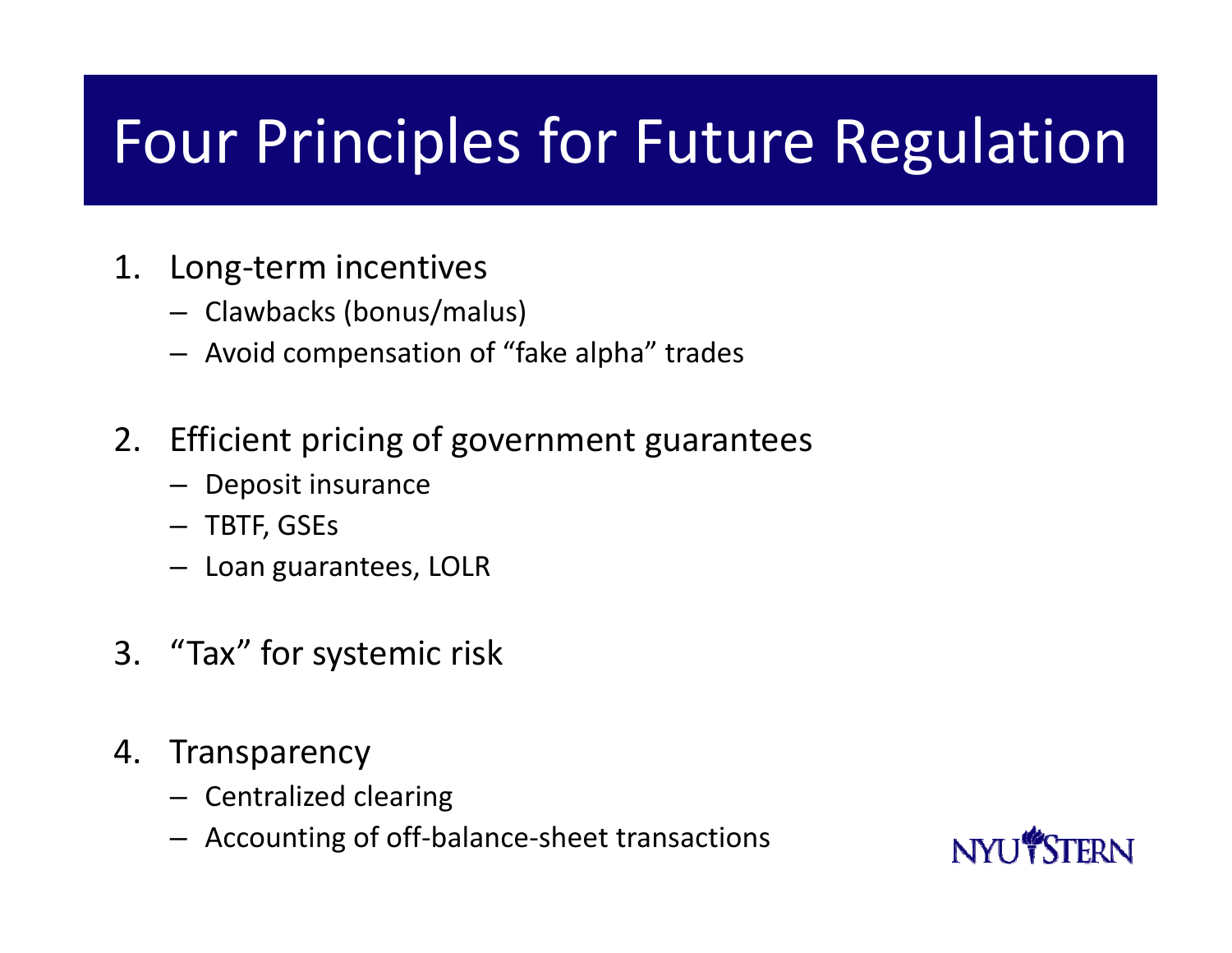#### Policy Proposal Part of NYU Stern Project

![](_page_16_Figure_1.jpeg)

Chapter 11: "Centralized clearing for credit derivatives" (Viral V Acharya, Rob Engle, Steve Figlewski, Anthony Lynch, Marti Subrahmanyam) http://whitepapers.stern.nyu.edu/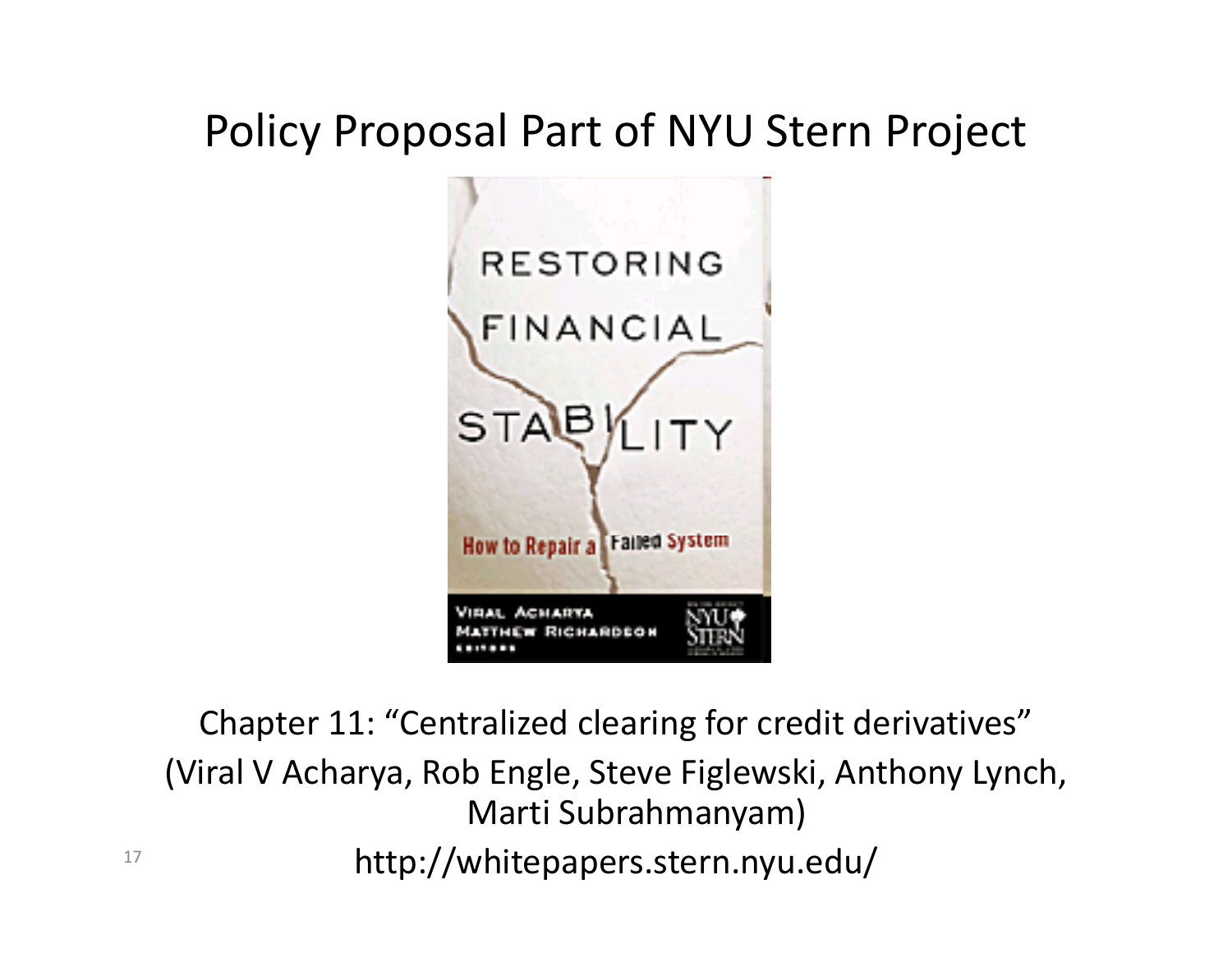#### Alan Greenspan on Credit Derivatives

*"*The new instruments of risk dispersion have enabled the largest and most sophisticated banks in their credit‐granting role to divest themselves of much credit risk by passing it to institutions with far less leverage *. These increasingly complex financial instruments have contributed, especially over the recent stressful period, to the development of <sup>a</sup> far more flexible, efficient, and hence resilient financial system than existed just <sup>a</sup> quarter‐century ago."*

‐ Alan Greenspan's speech ``Economic Flexibility" before Her Majesty's Treasury Enterprise Conference (London, 26 January 2004).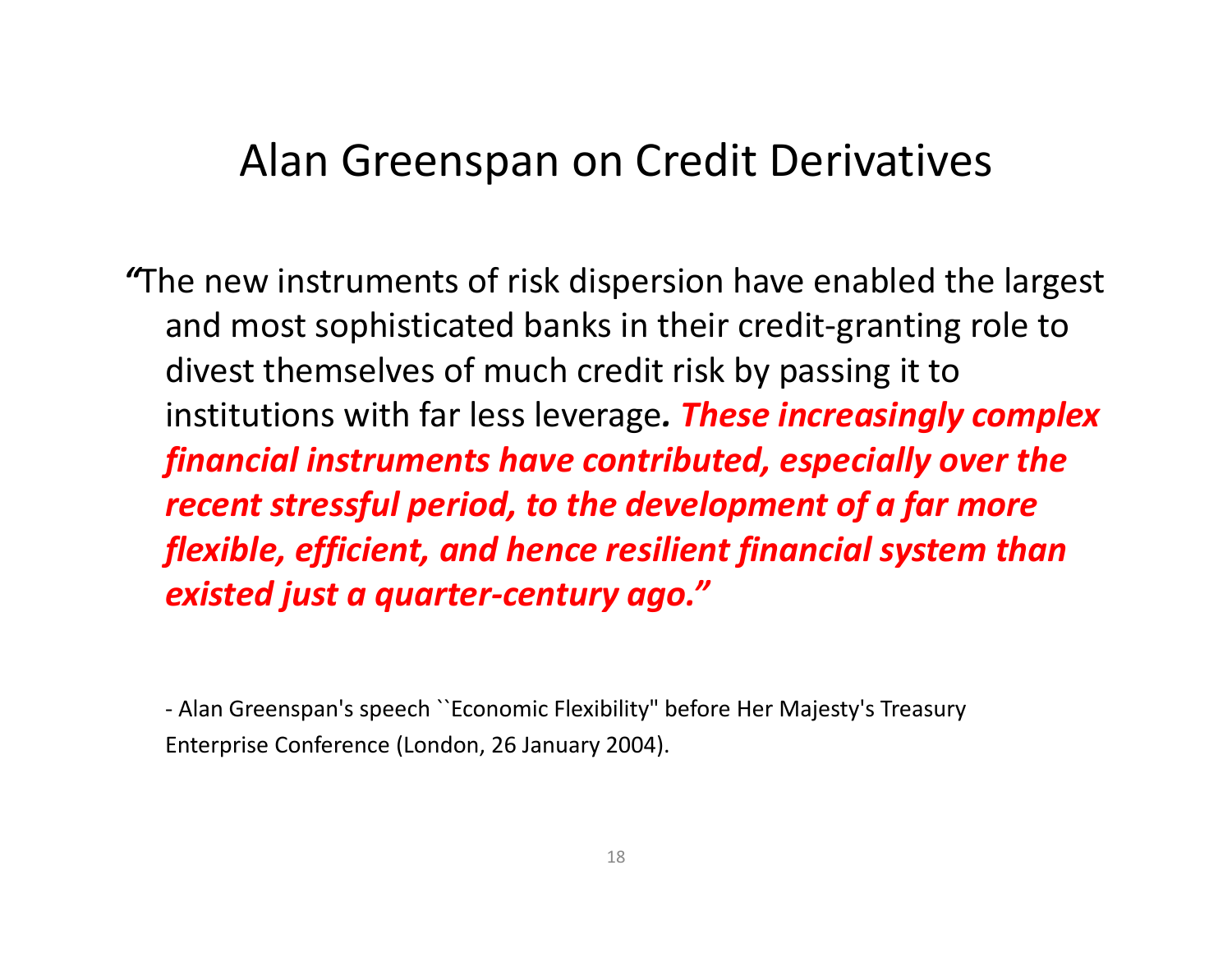#### Warren Buffet on Derivatives – March 2003

- $\bullet$  I view derivatives as *time bombs*, both for the parties that deal in them and the economic system.
- I believe, however, that the macro picture is dangerous and getting more so. *Large amounts of ri ks , parti l l cu ar y credit risk, have become concentrated in the hands of relatively few derivatives dealers*, who in addition trade extensively with one other. The troubles of one could quickly infect the others.
- $\bullet$  In my view, *derivatives are financial weapons of mass destruction*, carrying dangers that, while now latent, are potentially lethal.

Berkshire Hathaway annual report for 2002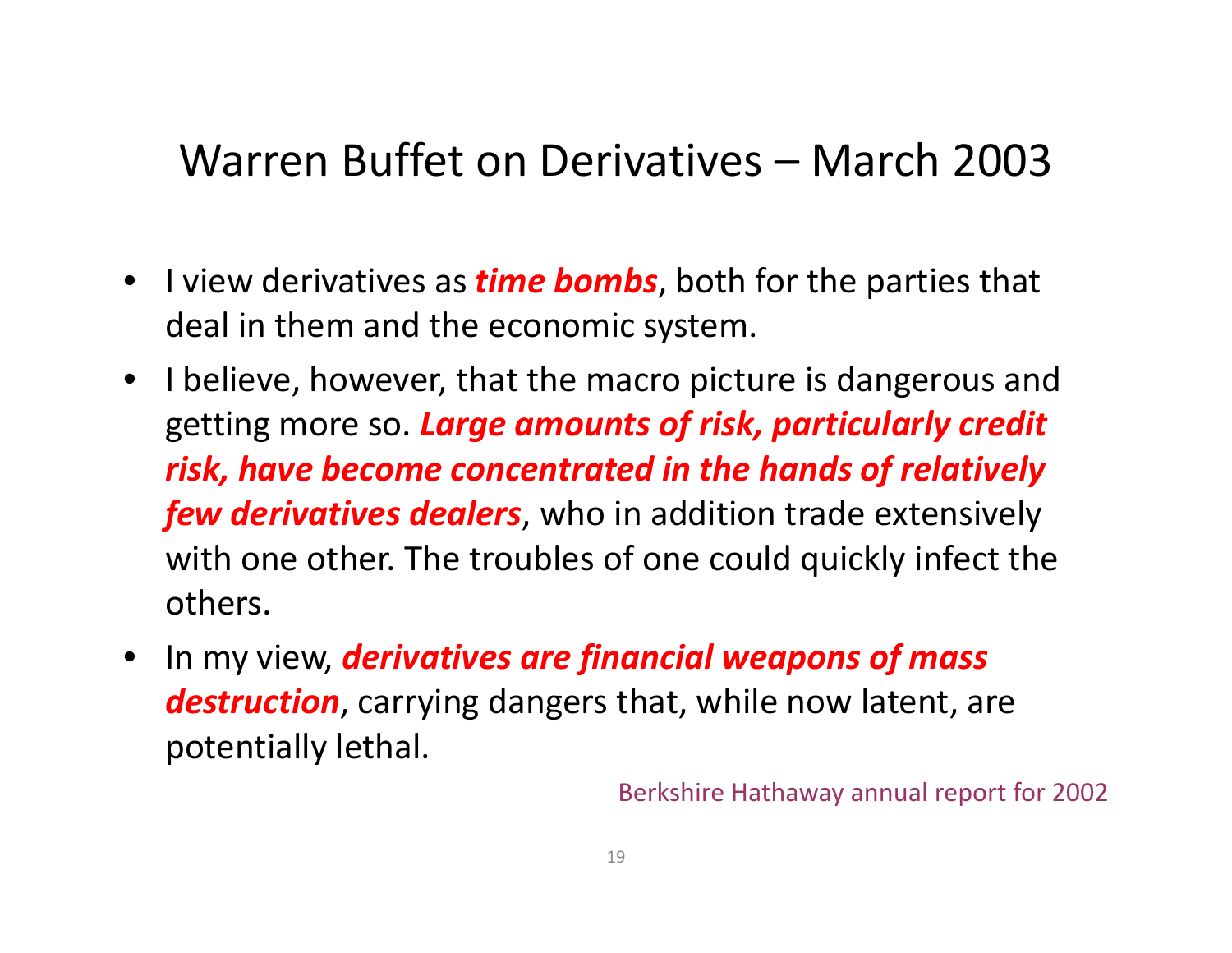#### SIZE of Mortgage‐backed CDO Issuance (\$mm), Source: SIFMA

![](_page_19_Figure_1.jpeg)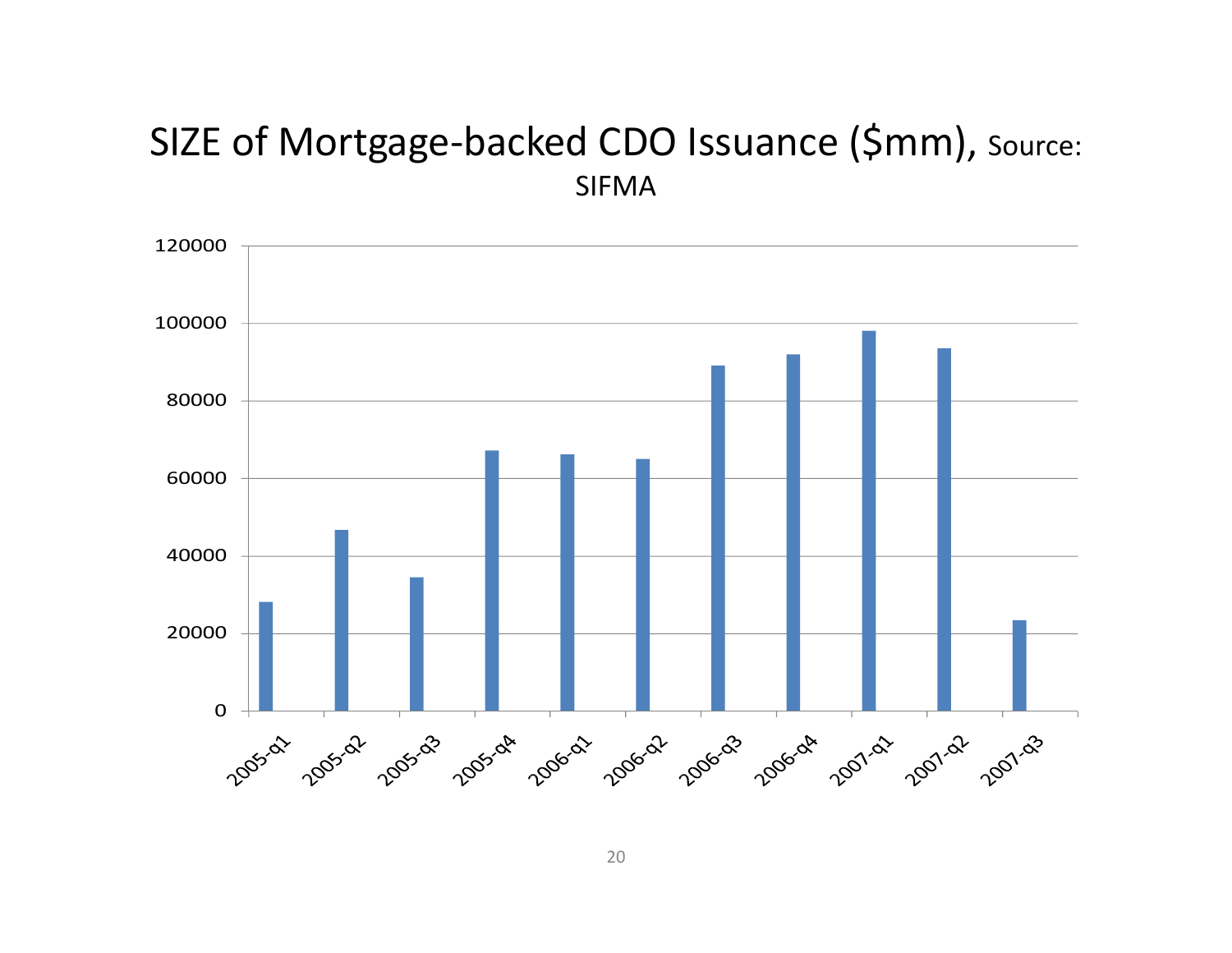#### Thriving banks may be needed for credit derivatives to thrive again… How soon will that be?

#### **Banks: Market Cap**

![](_page_20_Figure_2.jpeg)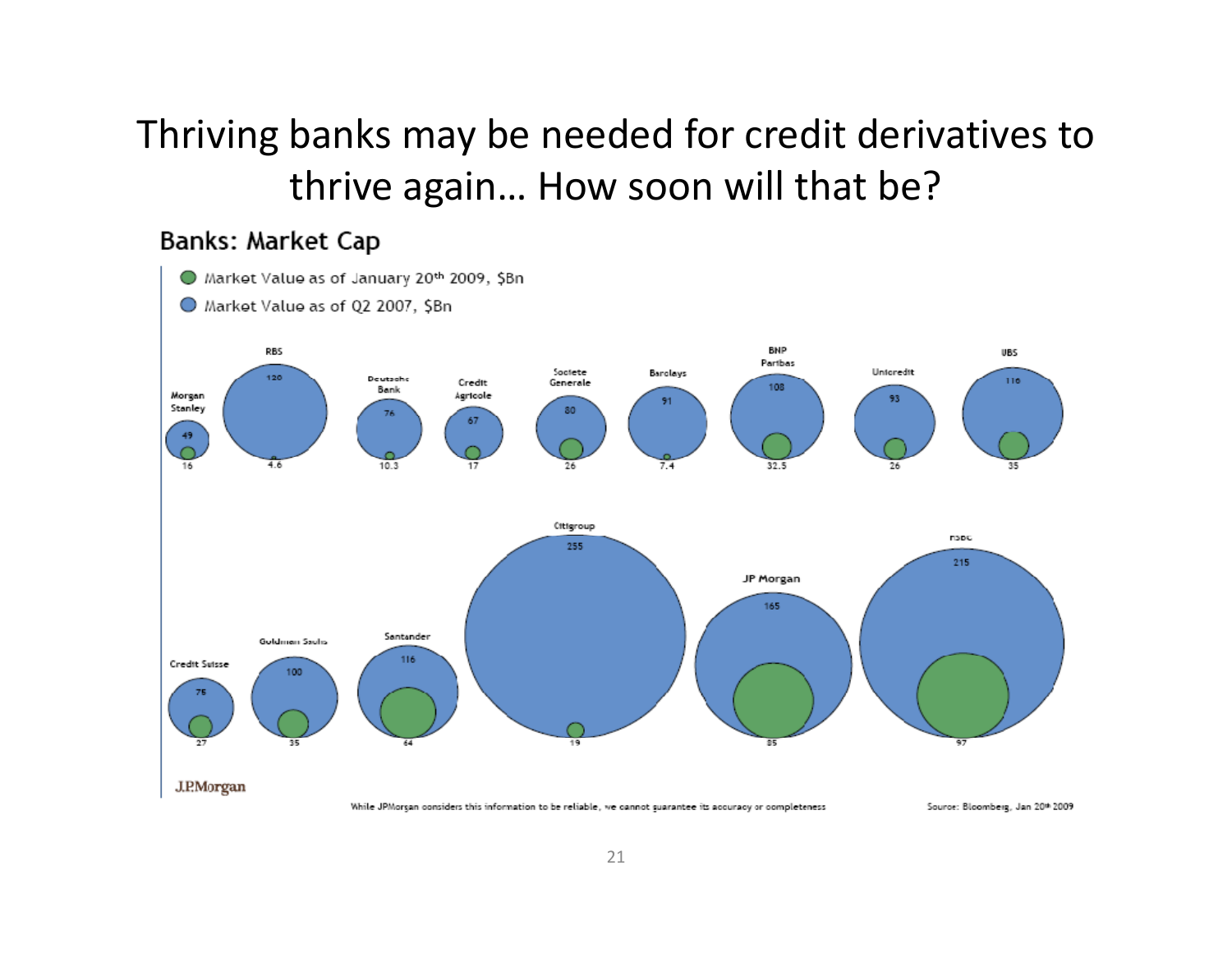# TOXIC ASSETS PURCHASED OTC

- The vast quantities of assets that are now considered "toxic", were all purchased over the counter or OTC (or created to be held).
- We still do not know the volume of many of these assets.
- We still do not know the guarantees that have been written on assets that will soon be binding.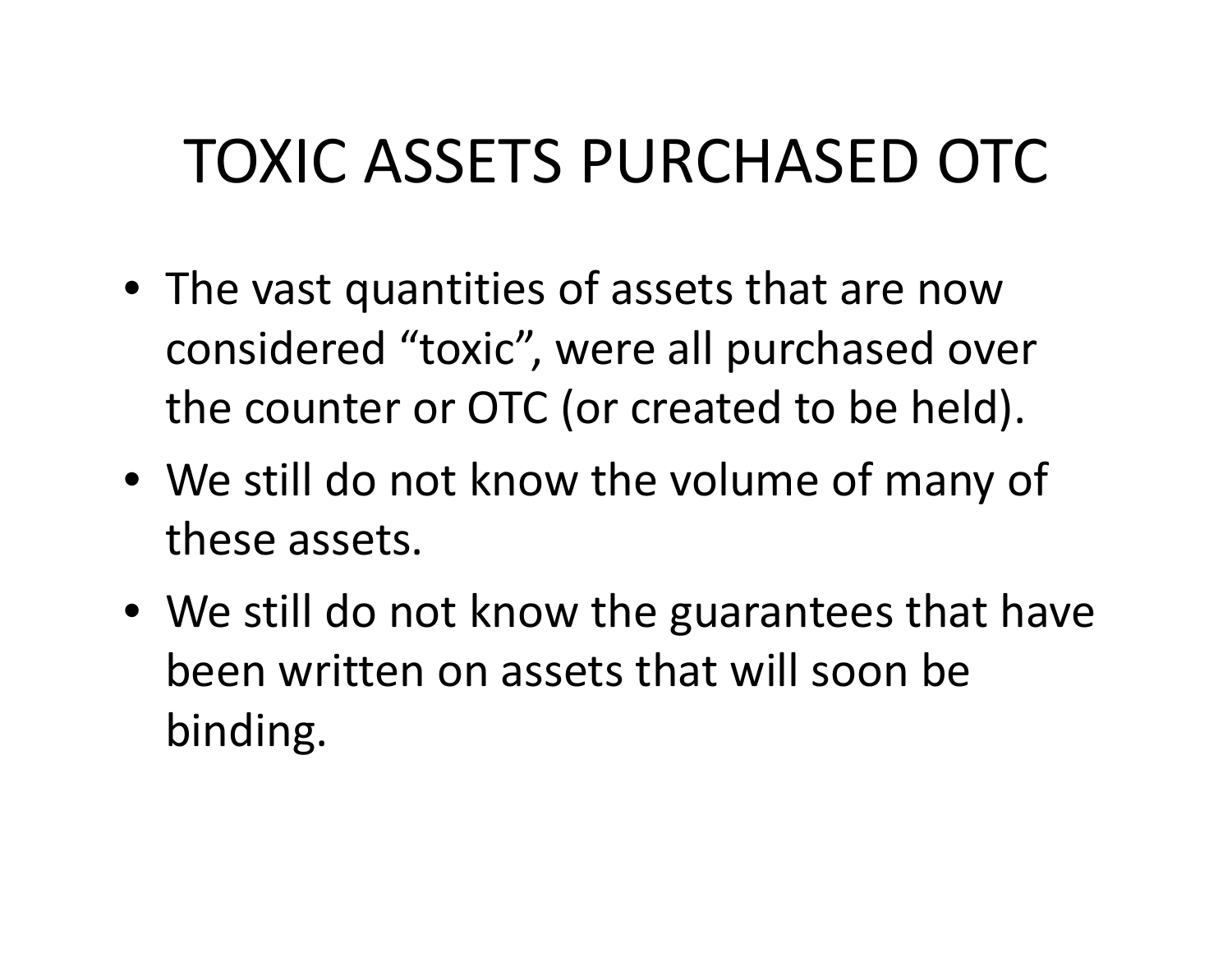# IS THIS AN OTC PROBLEM?

- Simply, the financial crisis can be described in two complementary ways
	- Failures to accurately assess risks
	- – $-$  Incentives to ignore risks
- The OTC market contributes to both problems. We have some suggestions to improve the functioning of this market and reduce some of the risks.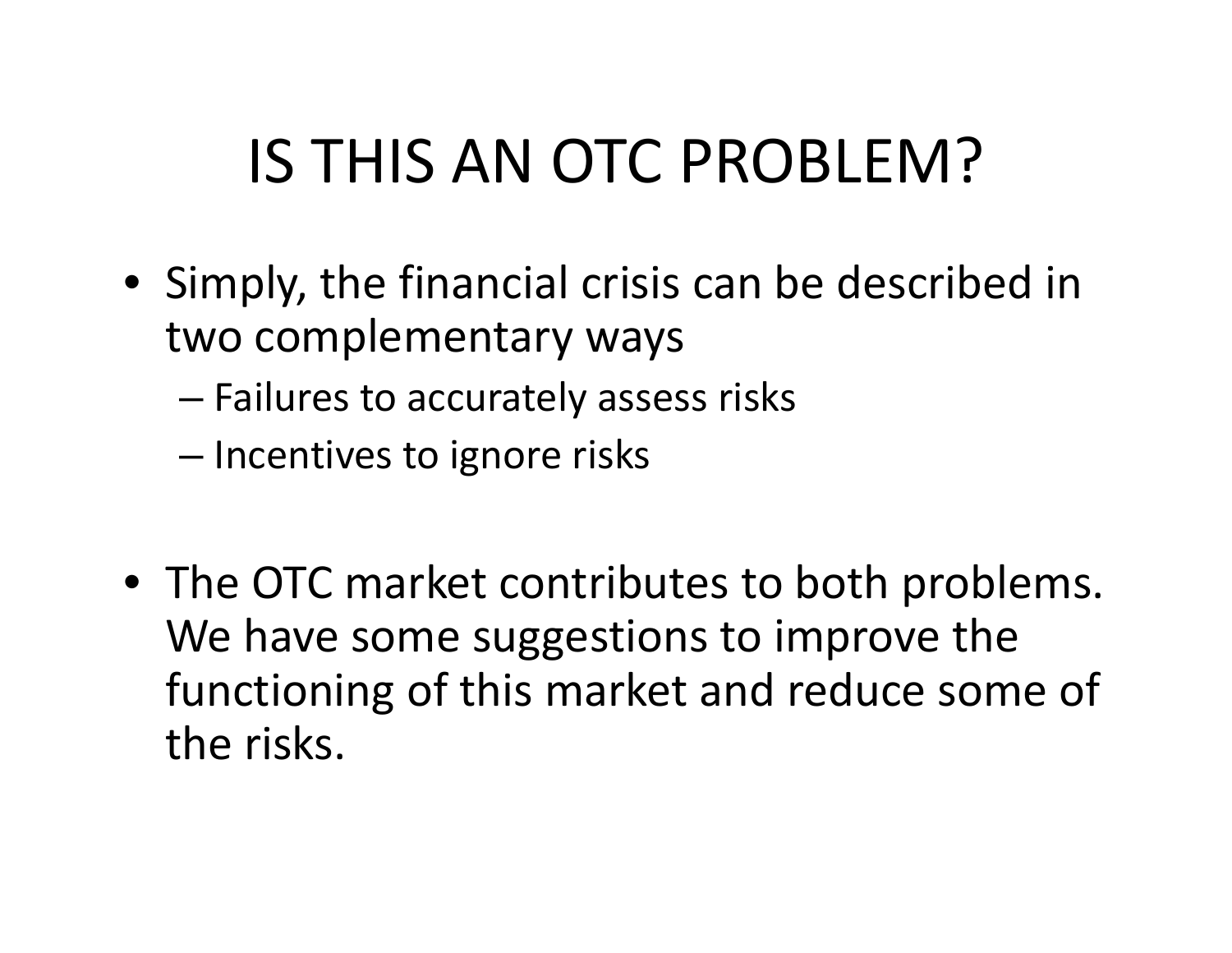# Major Issues with OTC Trading in **Derivatives**

• Counterparty risk

- Transparency
	- – $-$  prices, volumes, and open interest
	- –— risk exposure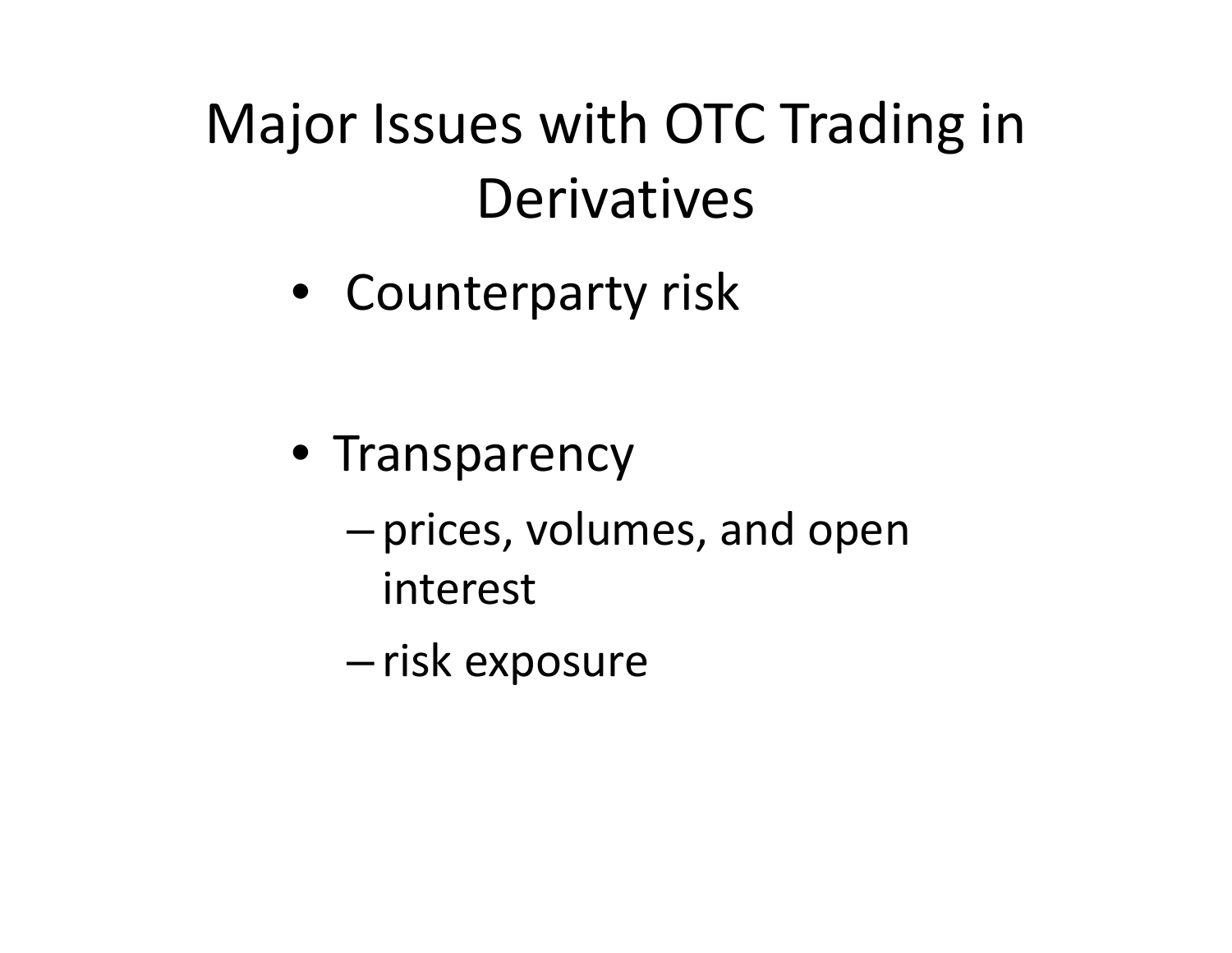### OTC Trading

![](_page_24_Picture_1.jpeg)

#### But any other structure may also arise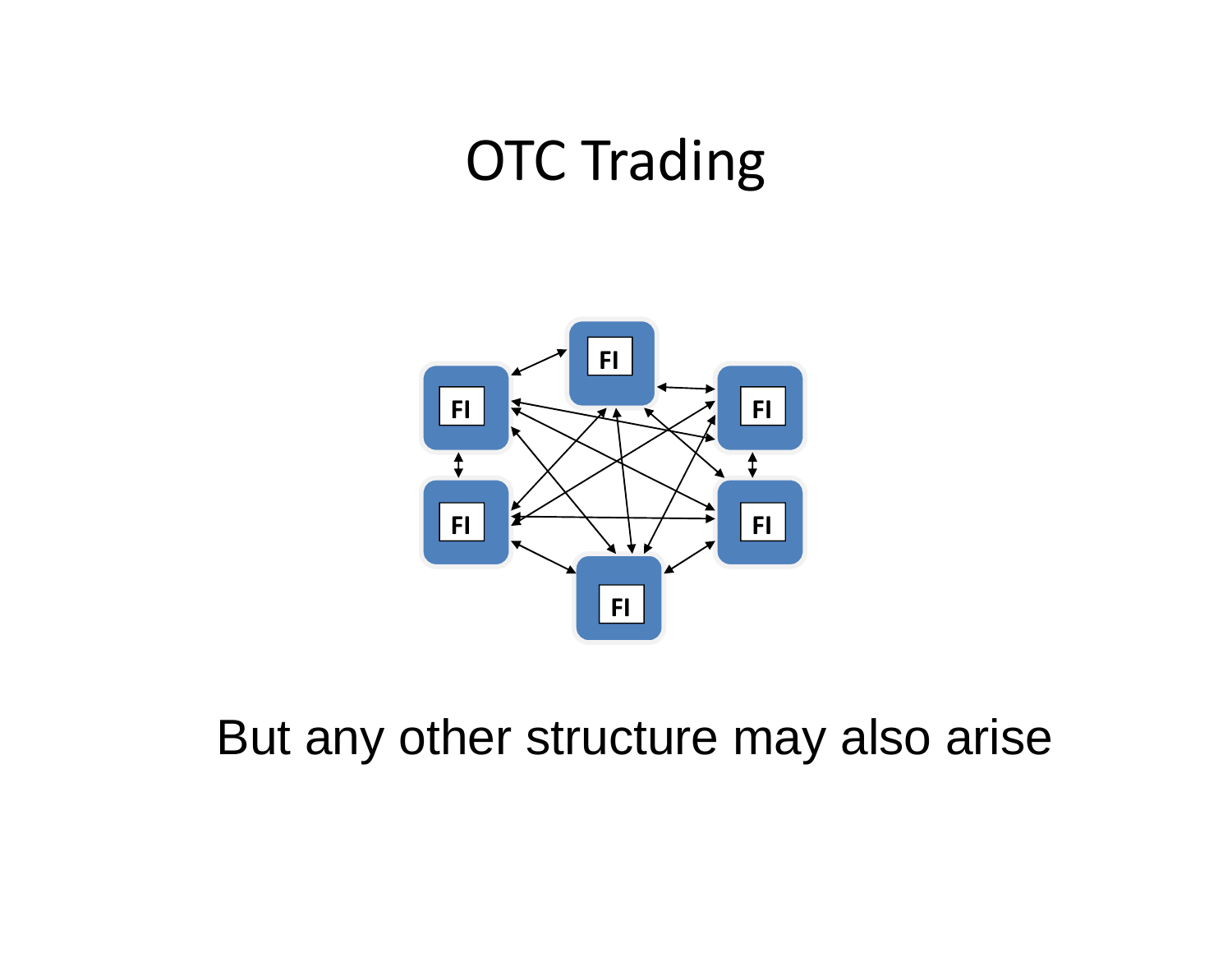# AN EXAMPLE, CDS

- Credit Default Swaps (CDS) are derivative contracts between two counterparties with reference to <sup>a</sup> third entity (obligor).
- One party (the buyer of protection) agrees to pay a fixed interest rate to the seller until either the maturity of the swap is reached or the obligor defaults by any of <sup>a</sup> series of definitions.
- Upon default, the seller pays the buyer the face value and delivers the bond(can be either physical or cash settlement)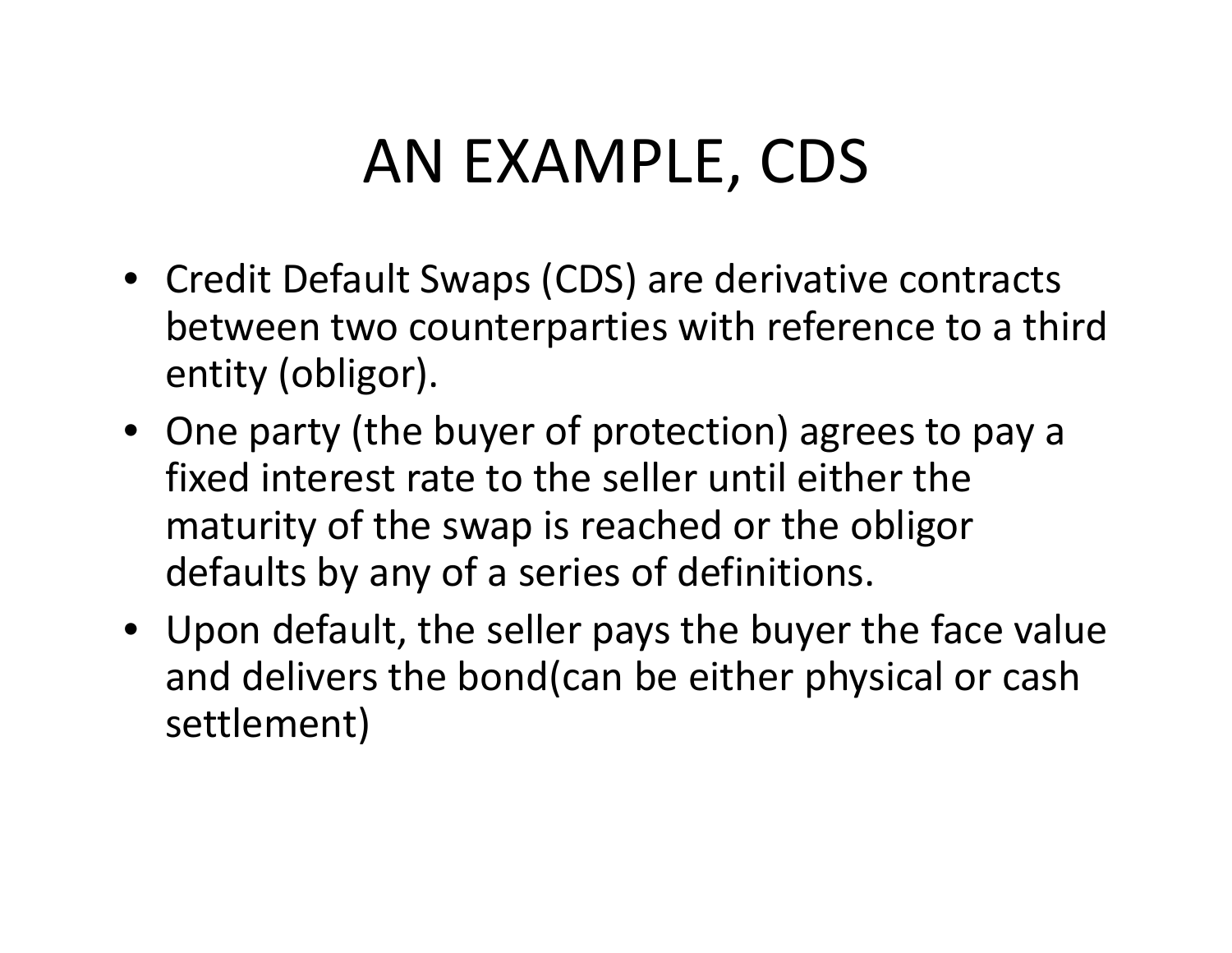#### Credit Default Swap: Mechanics

![](_page_26_Figure_1.jpeg)

- if **no default**: only cash flow is premium of *d* b.p. p.a
- if **default**: transaction stops and transaction settled either physically or in cash:
	- *physical*: buyer delivers defaulted obligation to seller and seller delivers 100% of nominal to buyer. (Physical is market standard)
	- *cash*: Mechanism to establish ("final price") and seller delivers notional of transaction <sup>x</sup> (100 – Final Price) to buyer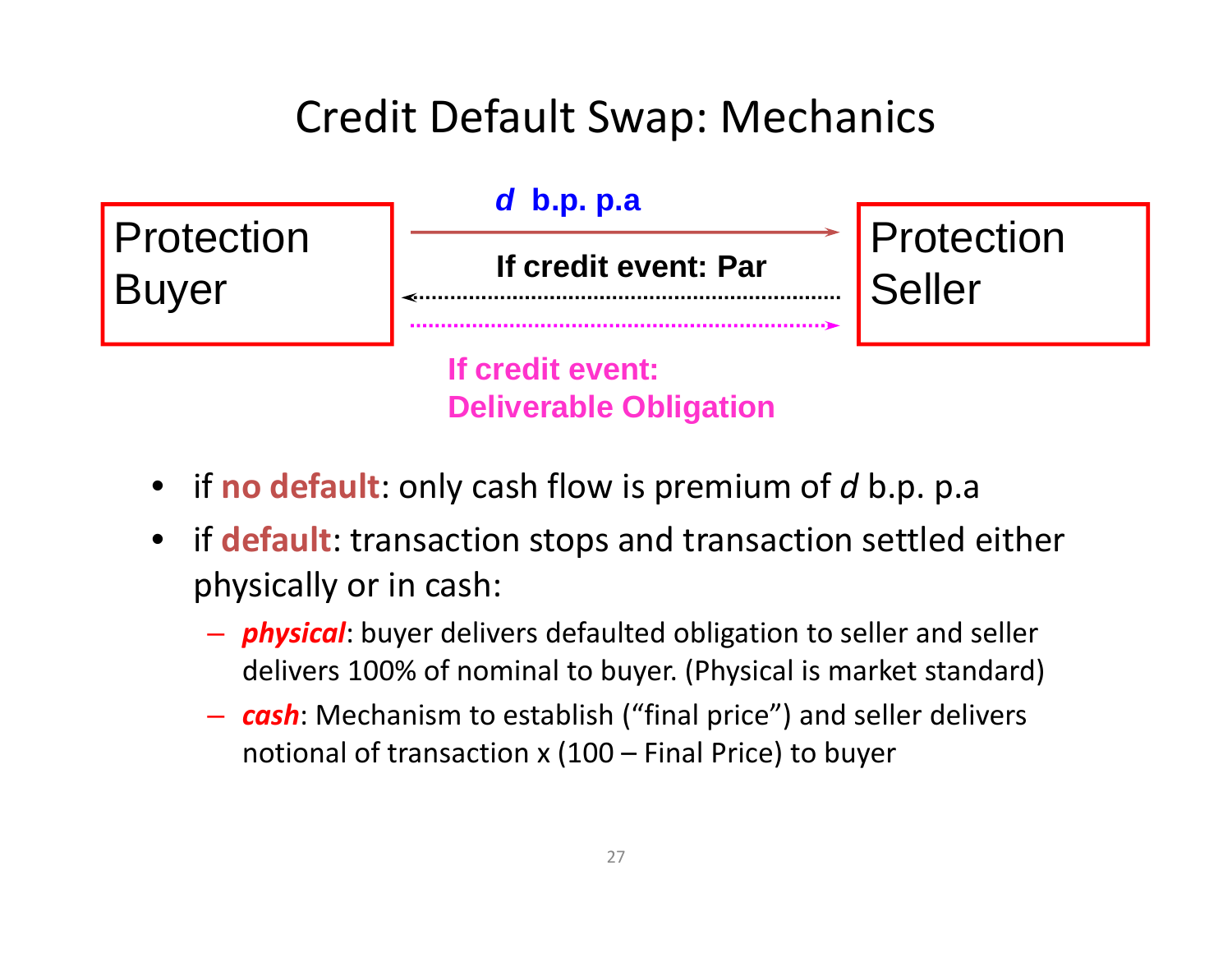# USES

- CDS used to hedge exposure to the reference securities
- CDS are also used to take <sup>a</sup> view on the probability of bankruptcy. By selling protection, the investor earns a spread over treasuries without supplying capital (until default).
- $\bullet$  CDS are used in capital market arbitrage to reflect the negative relation between equity prices and CDS spreads.
- Risks of CDS positions are likely to be treated as zero by traditional risk measures like VaR.
	- $-$  Buy a bond: you pay upfront, then get paid or face default
	- $-$  Sell a CDS: receive premium and only pay in case of default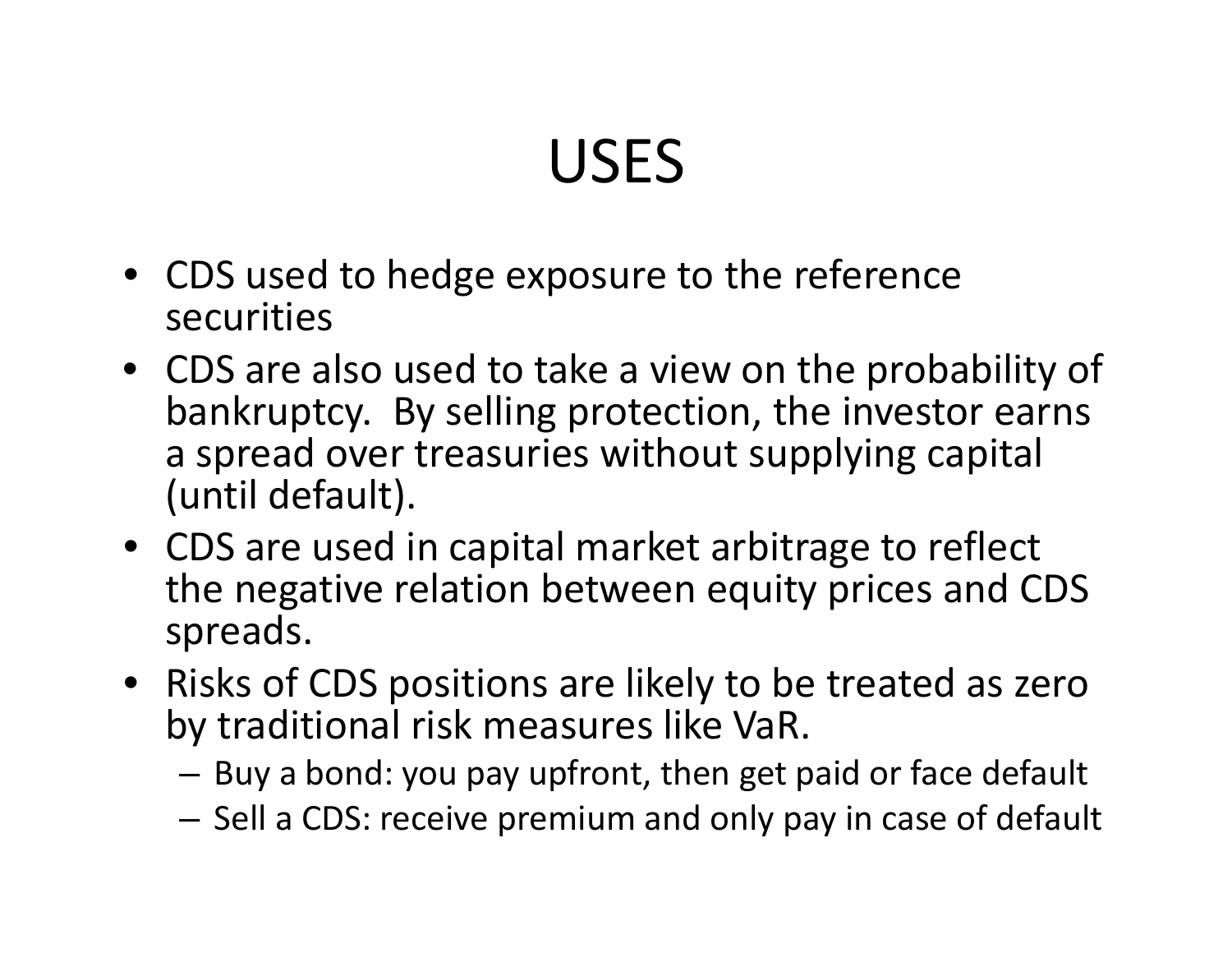### RISK ANALYSIS

- The main risk of <sup>a</sup> CDS is the risk of default of the reference entity. It is this risk that buyers of protection are hedging.
- There is also the risk that upon <sup>a</sup> default, the seller of protection will be unable to meet its obligations.
- In OTC markets, there is <sup>a</sup> collateral system that attempts to protect against this counterparty risk, however it is far from perfect protection.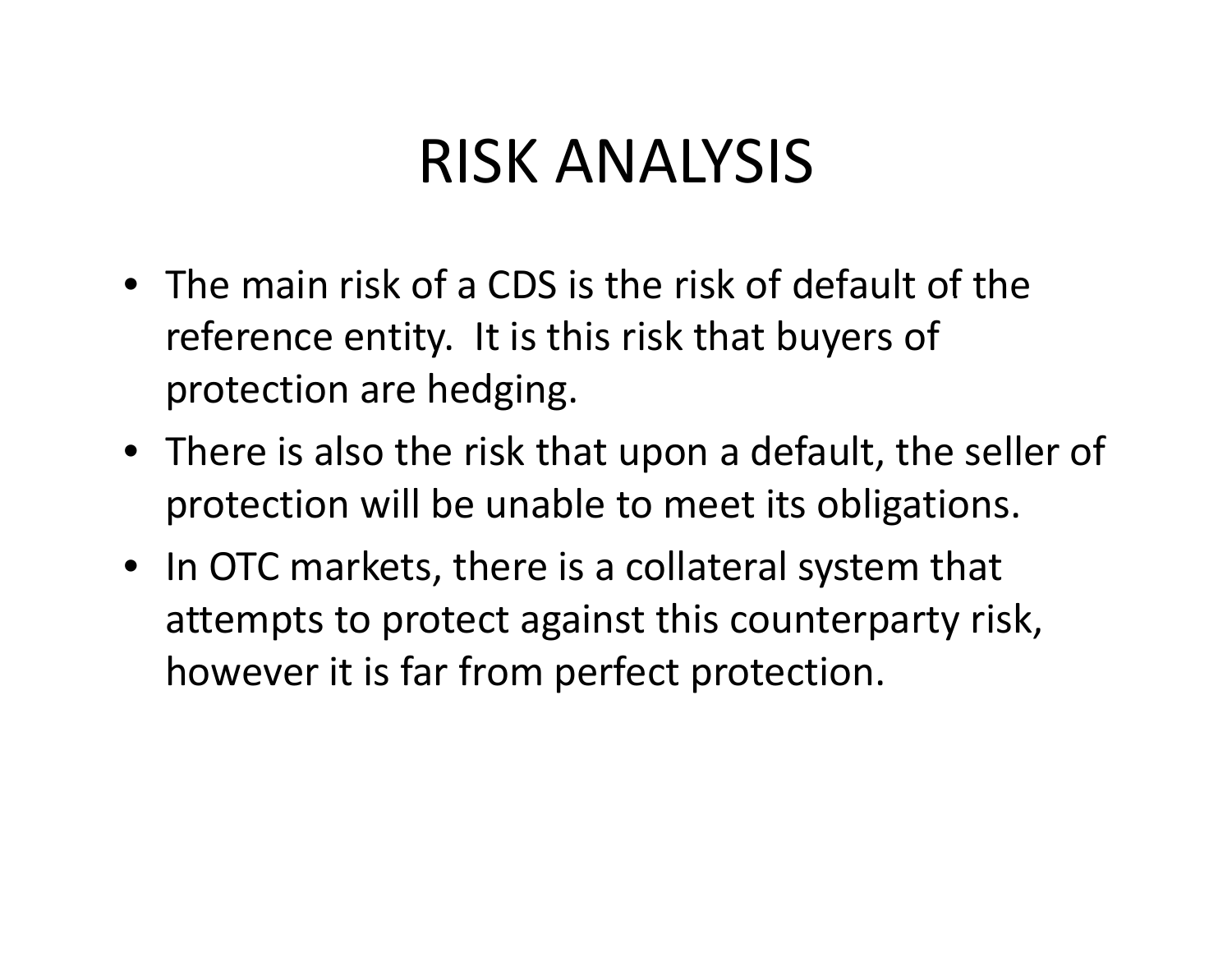### RISK EXTERNALITY

- The risk of <sup>a</sup> CDS contract therefore depends partly on the probability that the counterparty will be solvent in the event of default.
- CDS spreads could differ across counterparties, however generally they do not.
- The risk of <sup>a</sup> CDS contract will depend upon what else the counterparty has done. This information is not generally available to investors.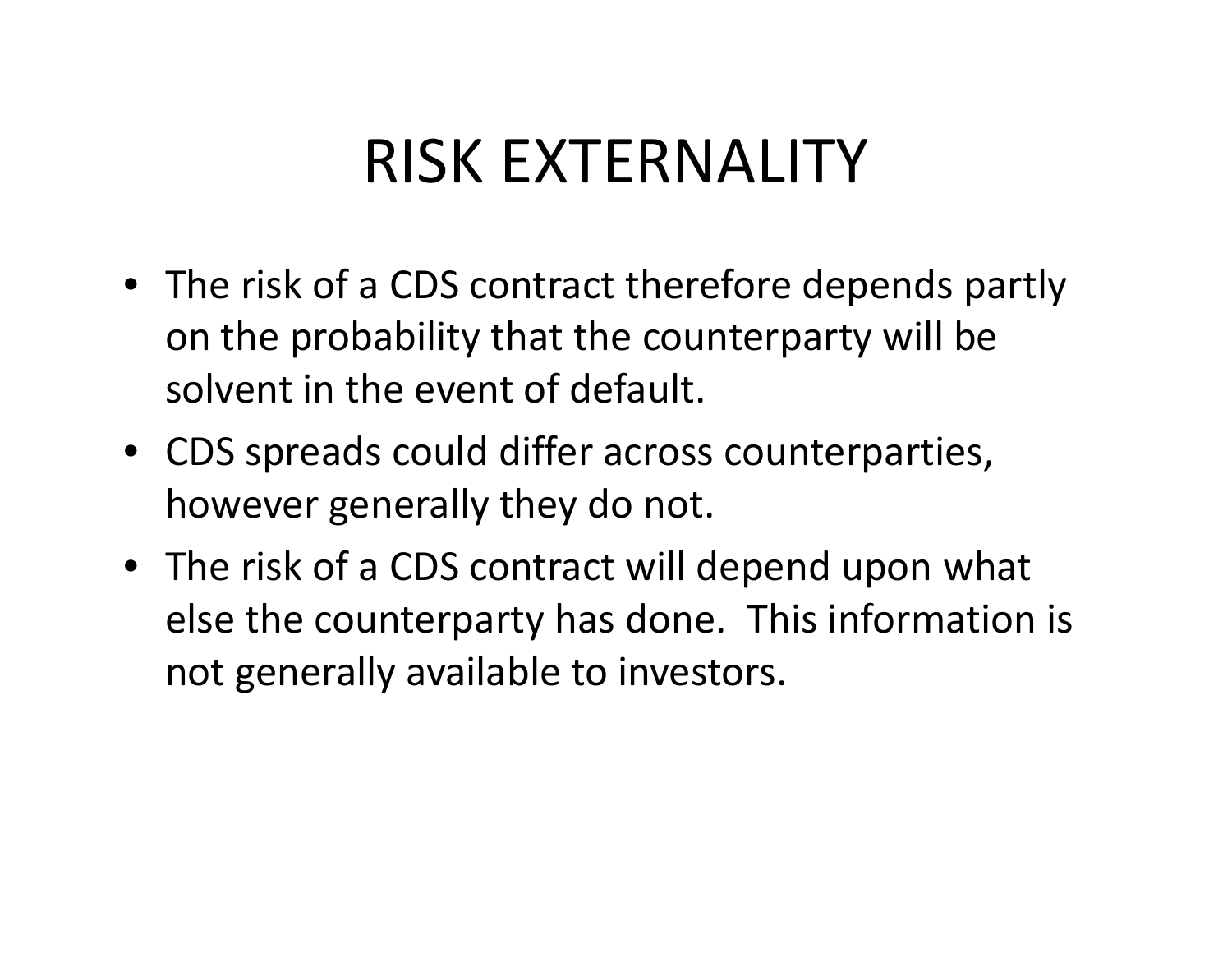### TAKING ADVANTAGE

 $\bullet\,$  In full information settings, the spread from selling the second CDS will be slightly less than the first. Without full information, the spread would not decline and hence an entity might write <sup>a</sup> large amount of CDS and earn large returns until <sup>a</sup> default occurs and then …?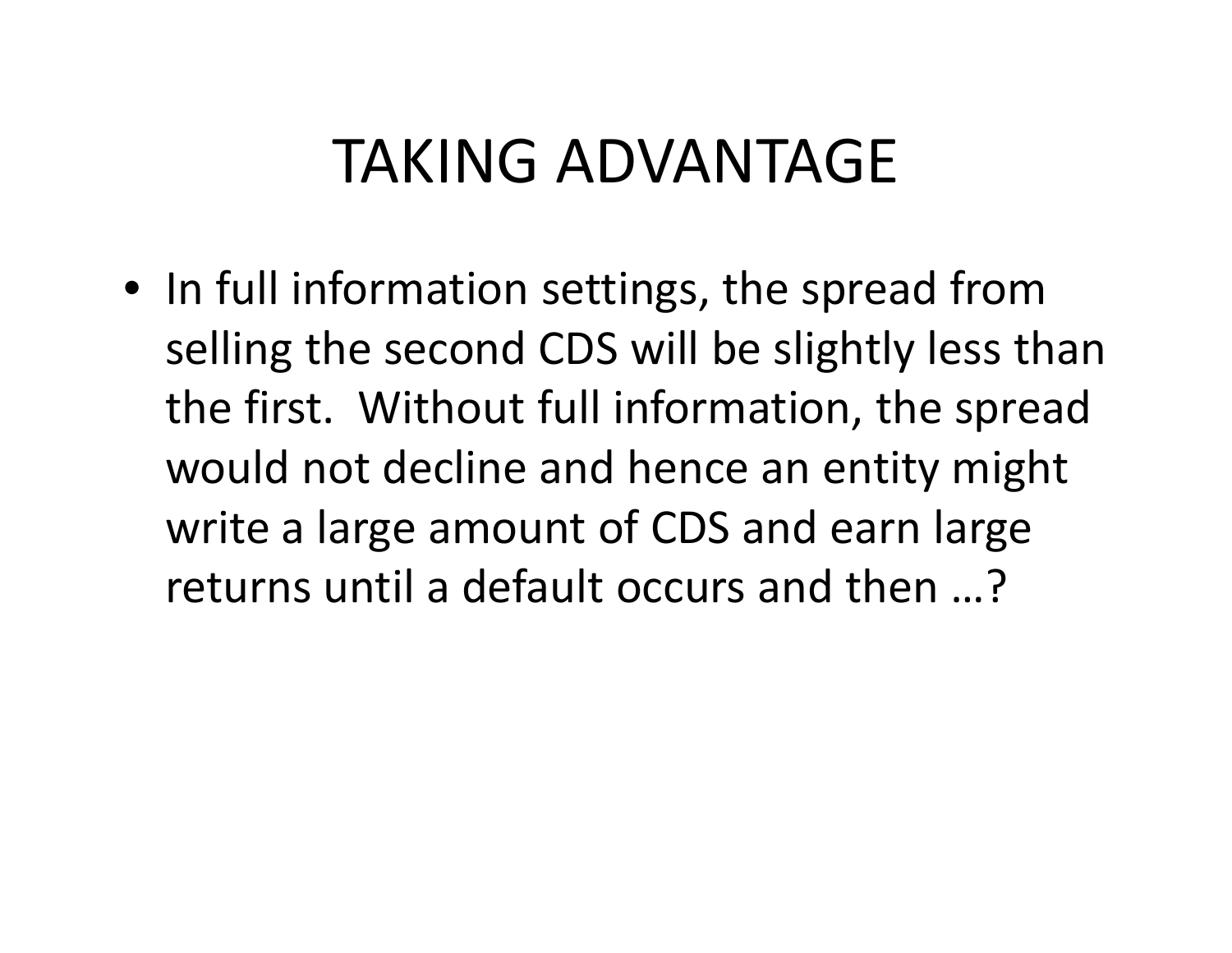#### Who uses credit derivatives?

#### Buyers of Protection Sellers of Protection

![](_page_31_Figure_2.jpeg)

![](_page_31_Figure_3.jpeg)

*Source*: British Bankers Association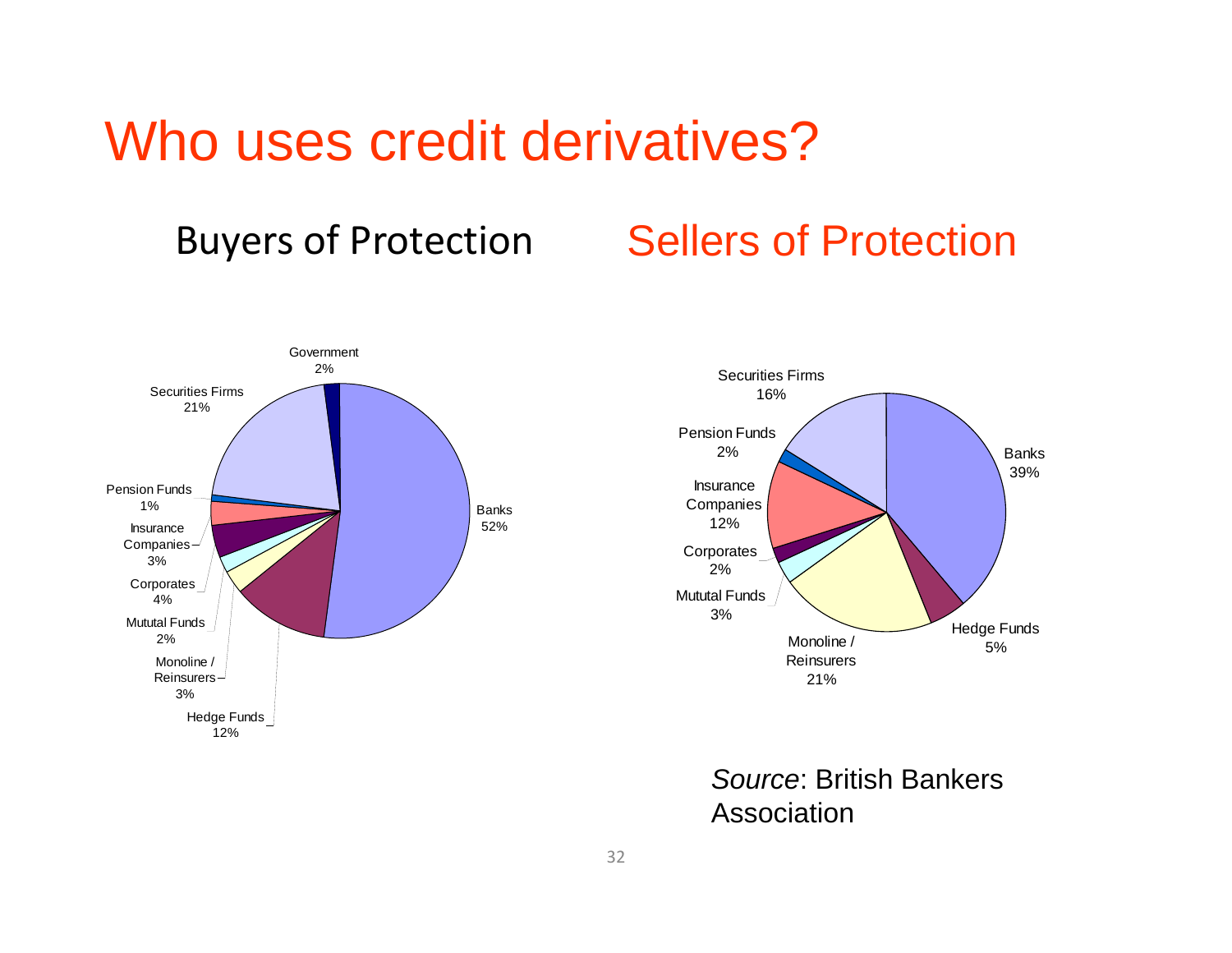### OUTSTANDING NOTIONAL CDS

![](_page_32_Figure_1.jpeg)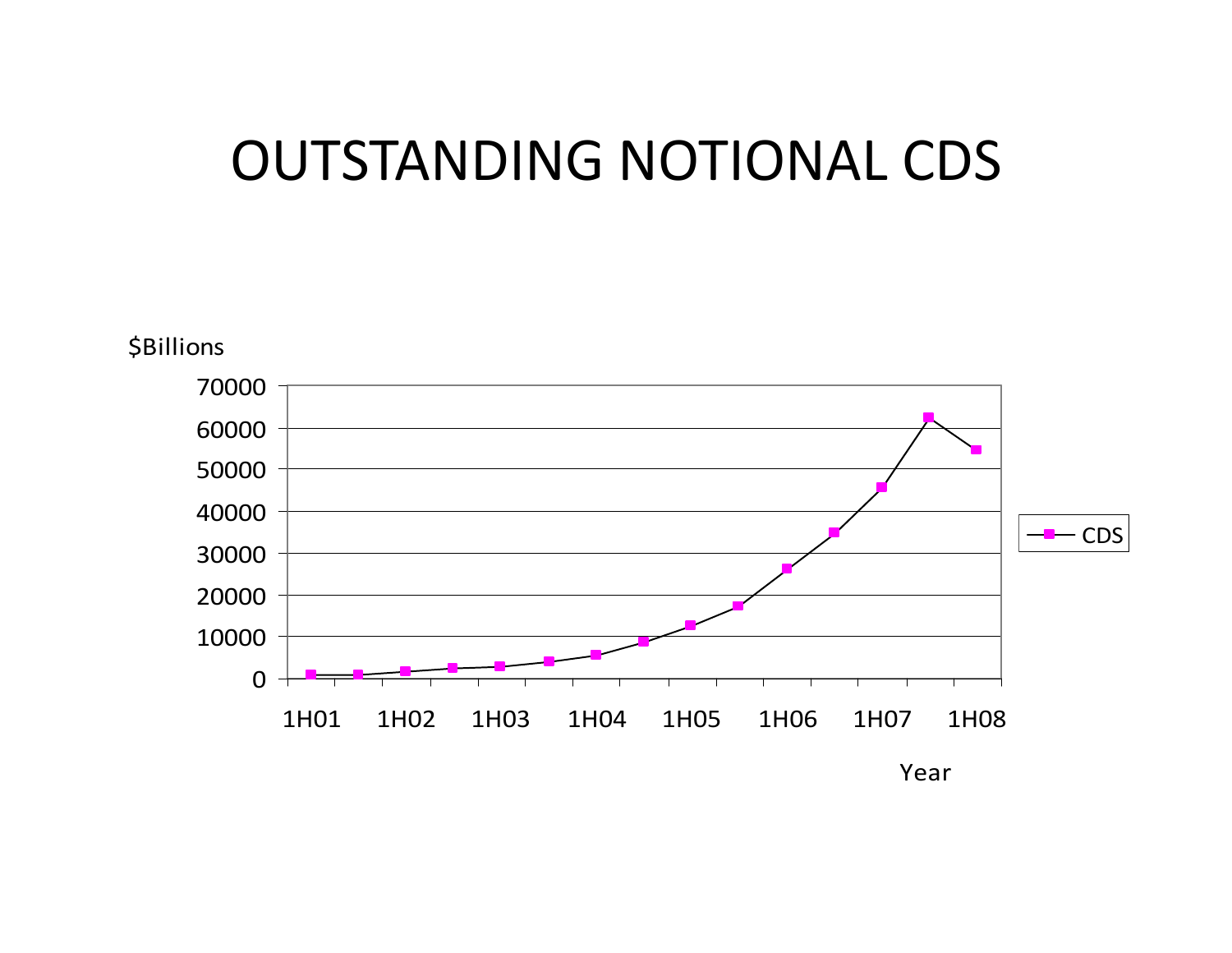#### Typical Situation

![](_page_33_Figure_1.jpeg)

CDS Notional Principal = \$800M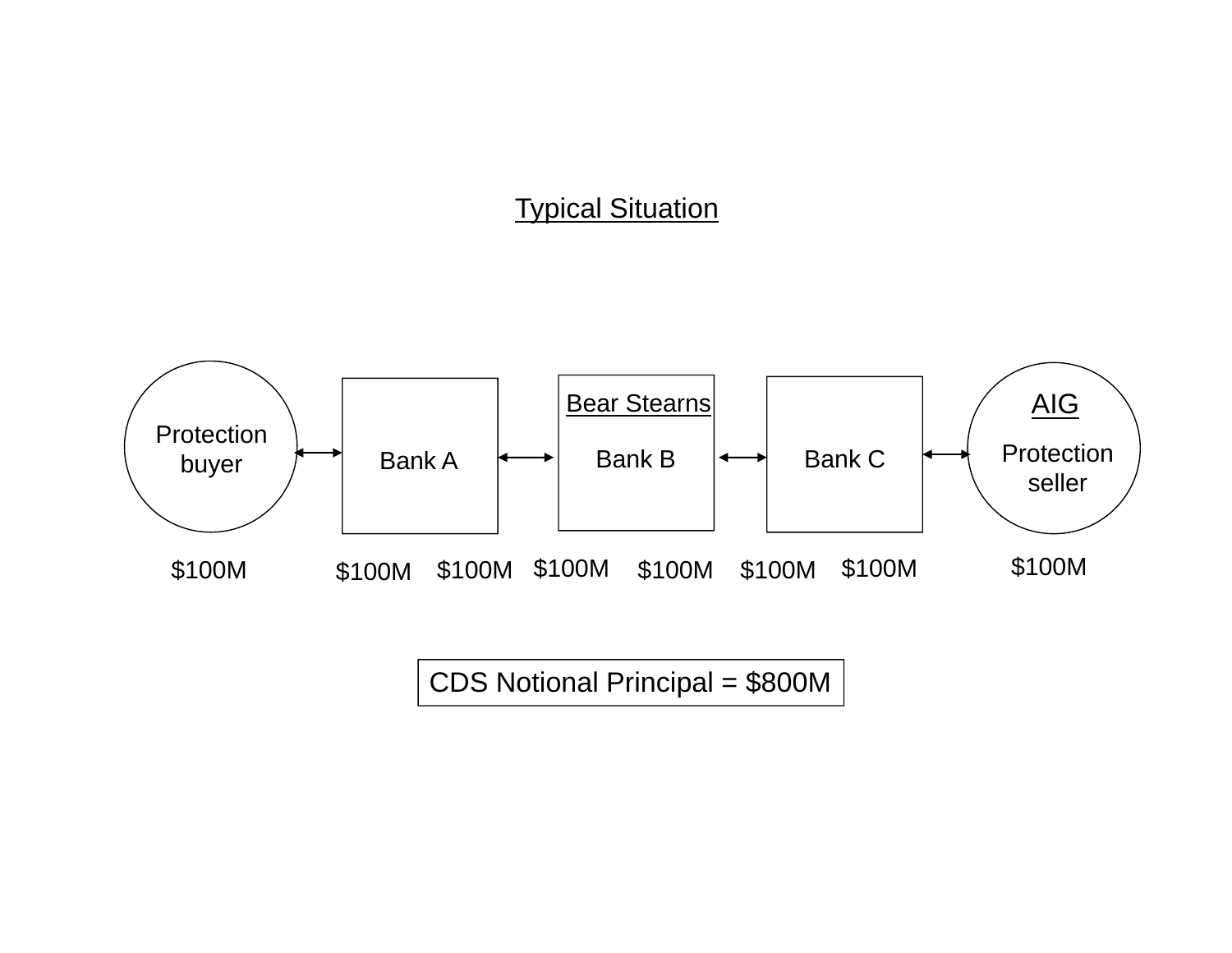Exhibit I: The relative behavior of CDS spread and equity-implied CDS spread for Goldman Sachs during the sub-prime crisis (Leland, 2008)

![](_page_34_Figure_1.jpeg)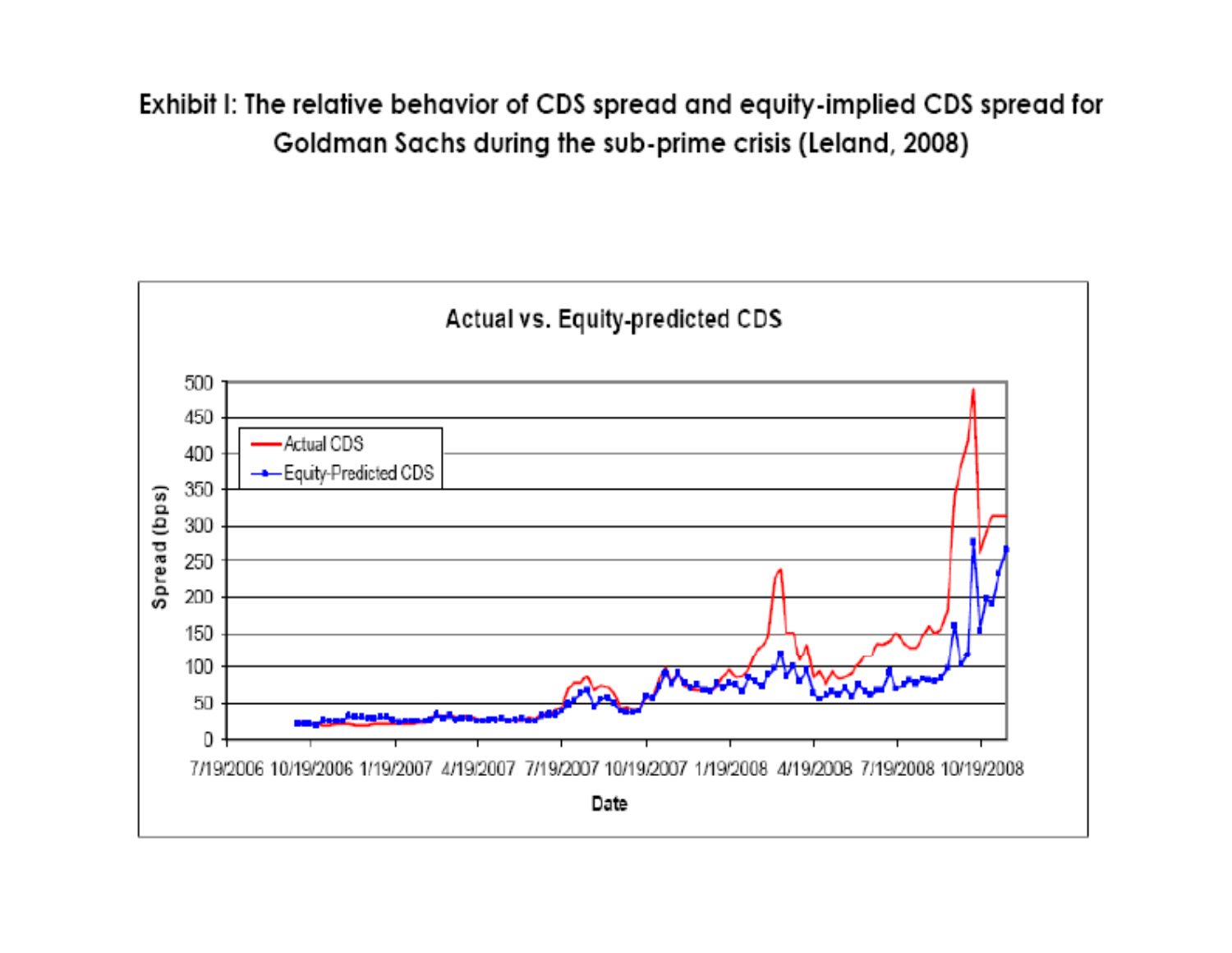# LEHMAN SETTLEMENT

- In August 2008, the total notional principal on outstanding CDS was reported to be \$62 trillion. How much was it really?
- \$400 of CDS were written on Lehman as obligor
- When these were settled out in October 2008 (with payoffs of \$0.08 per \$1 of principal), only about \$6 billion actually changed hands.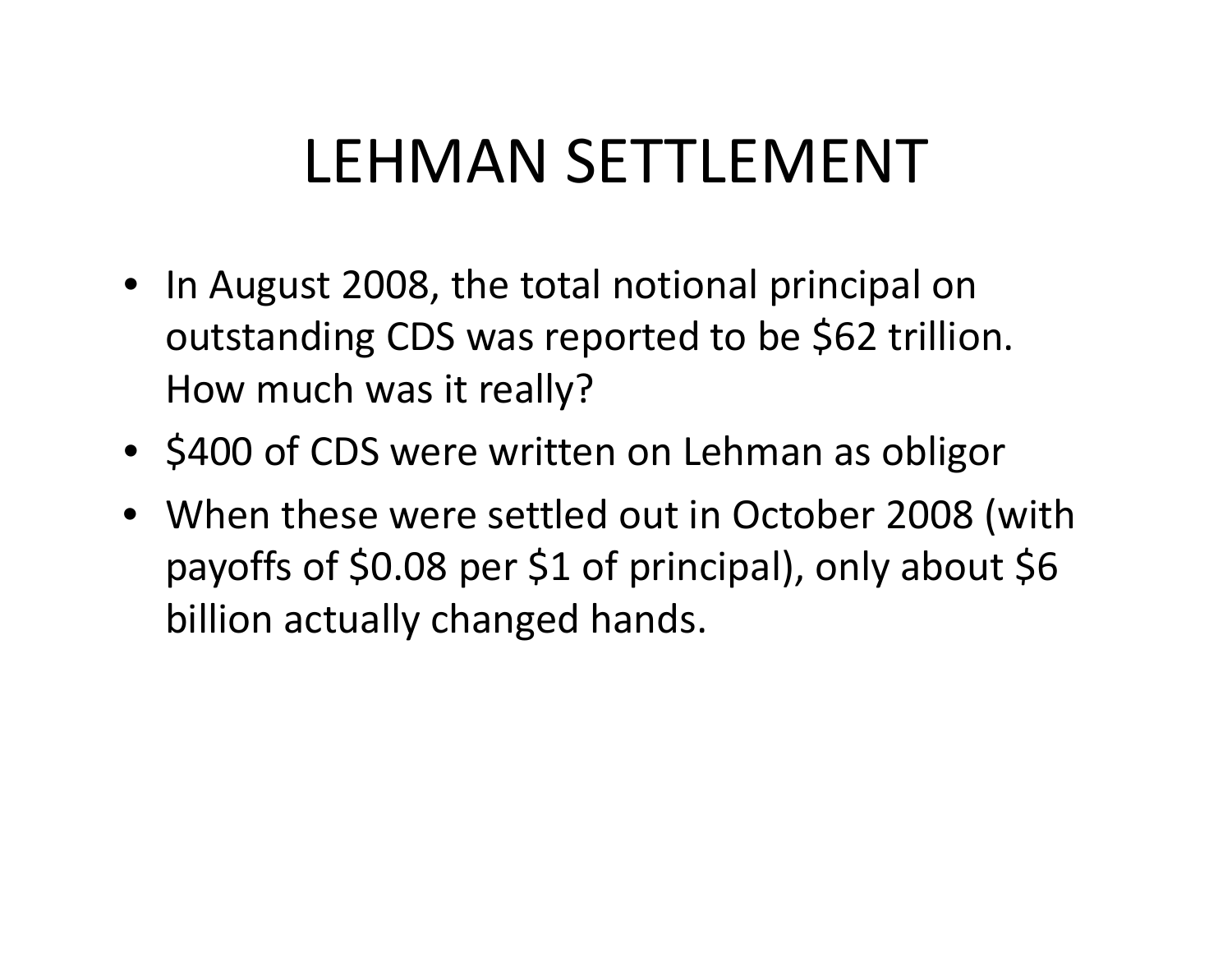# $A.I.G.$

- $\bullet\,$  In September, it was discovered that AIG had written an enormous volume of CDS on many names but in particular on Mortgage Backed CDO tranches.
- When AIG's rating fell, it was forced to post more collateral and when it could not do this, both the company and its liabilities were taken over by the government.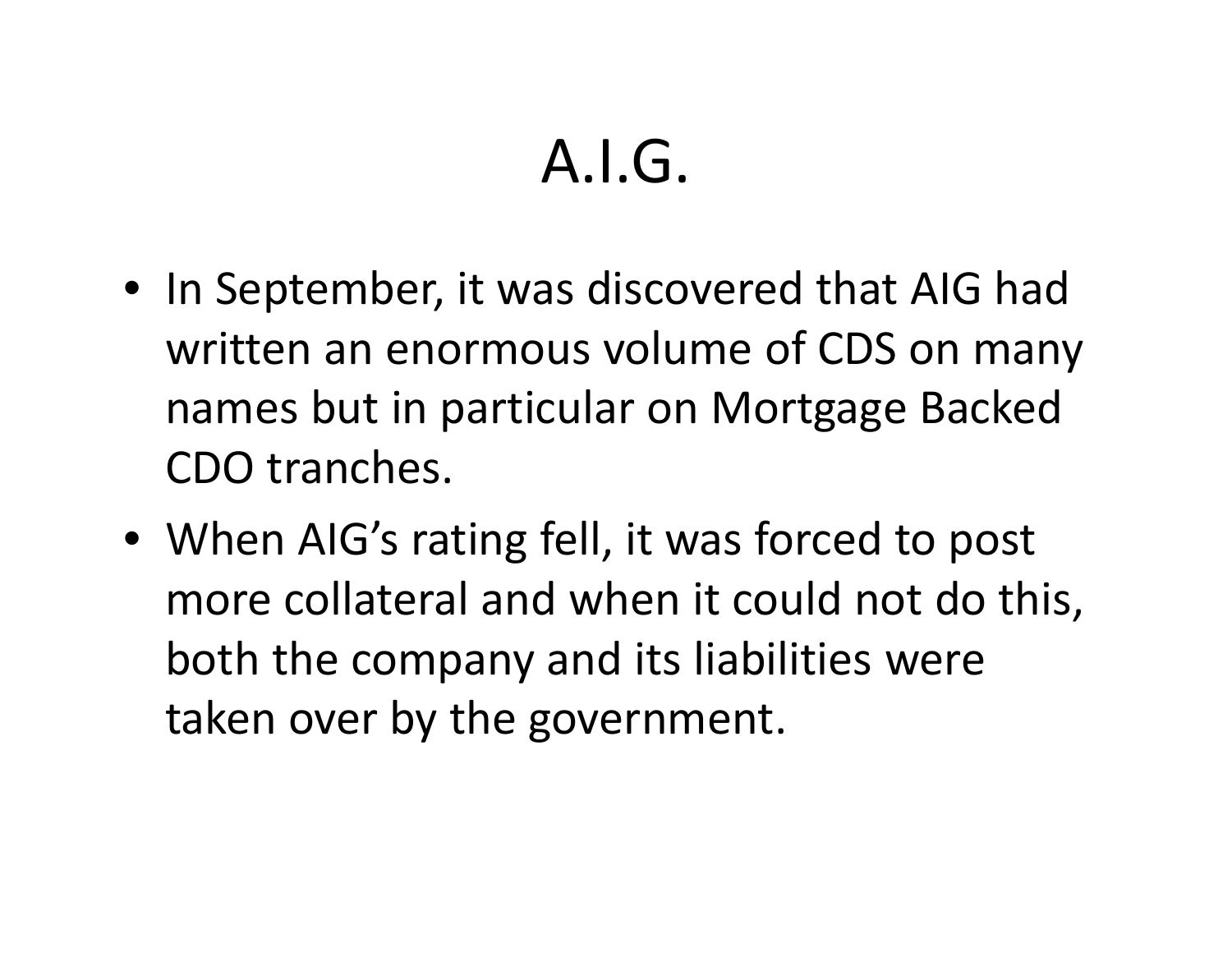### CDS SPREADS

![](_page_37_Figure_1.jpeg)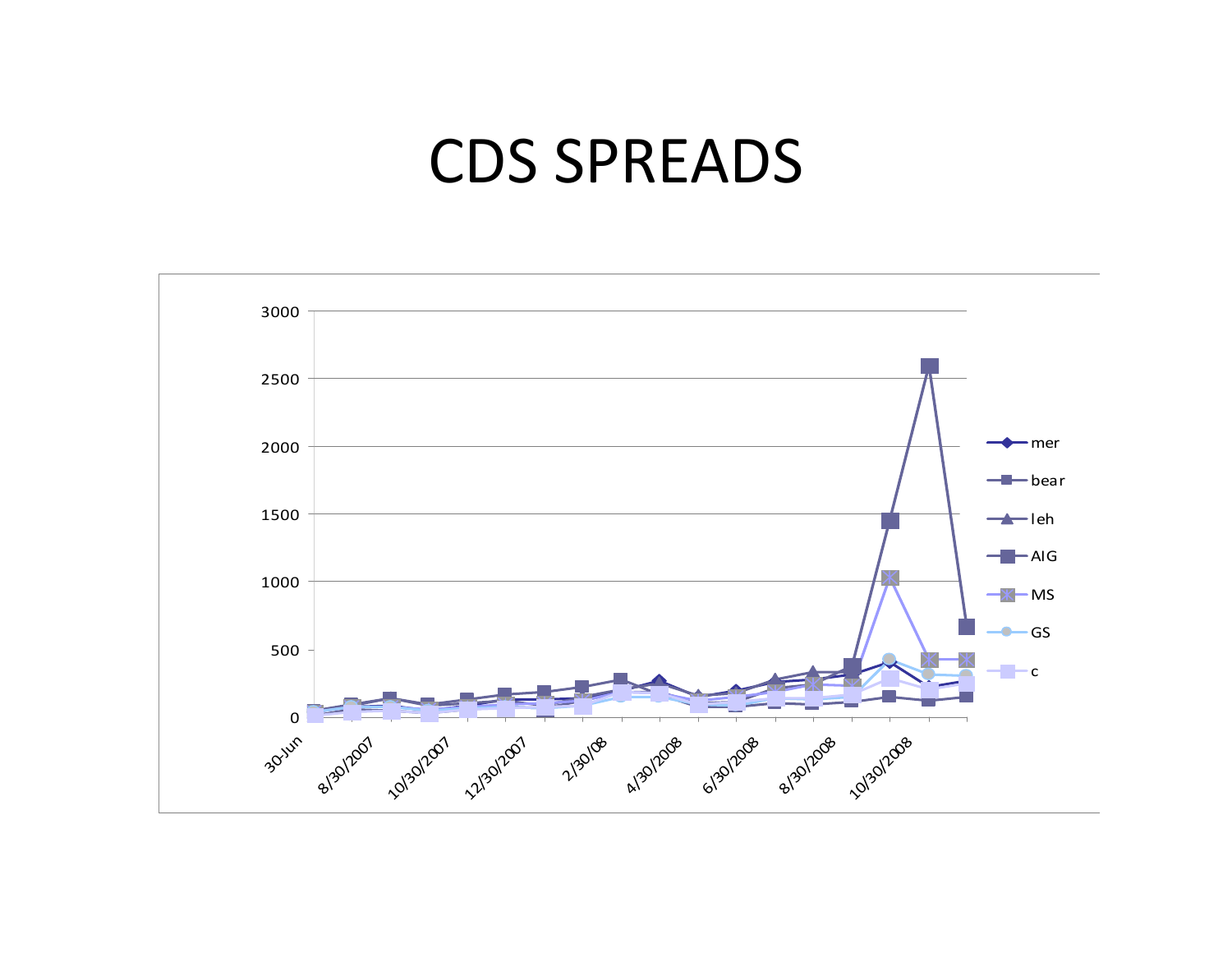# Implication for Transparency

- Trading in credit derivatives requires much more transparency, both for regulators and for counterparties
- More important for OTC than for trading on more centralized platform
	- proposal to require regular reporting of net exposures on, say, the 1000 largest obligors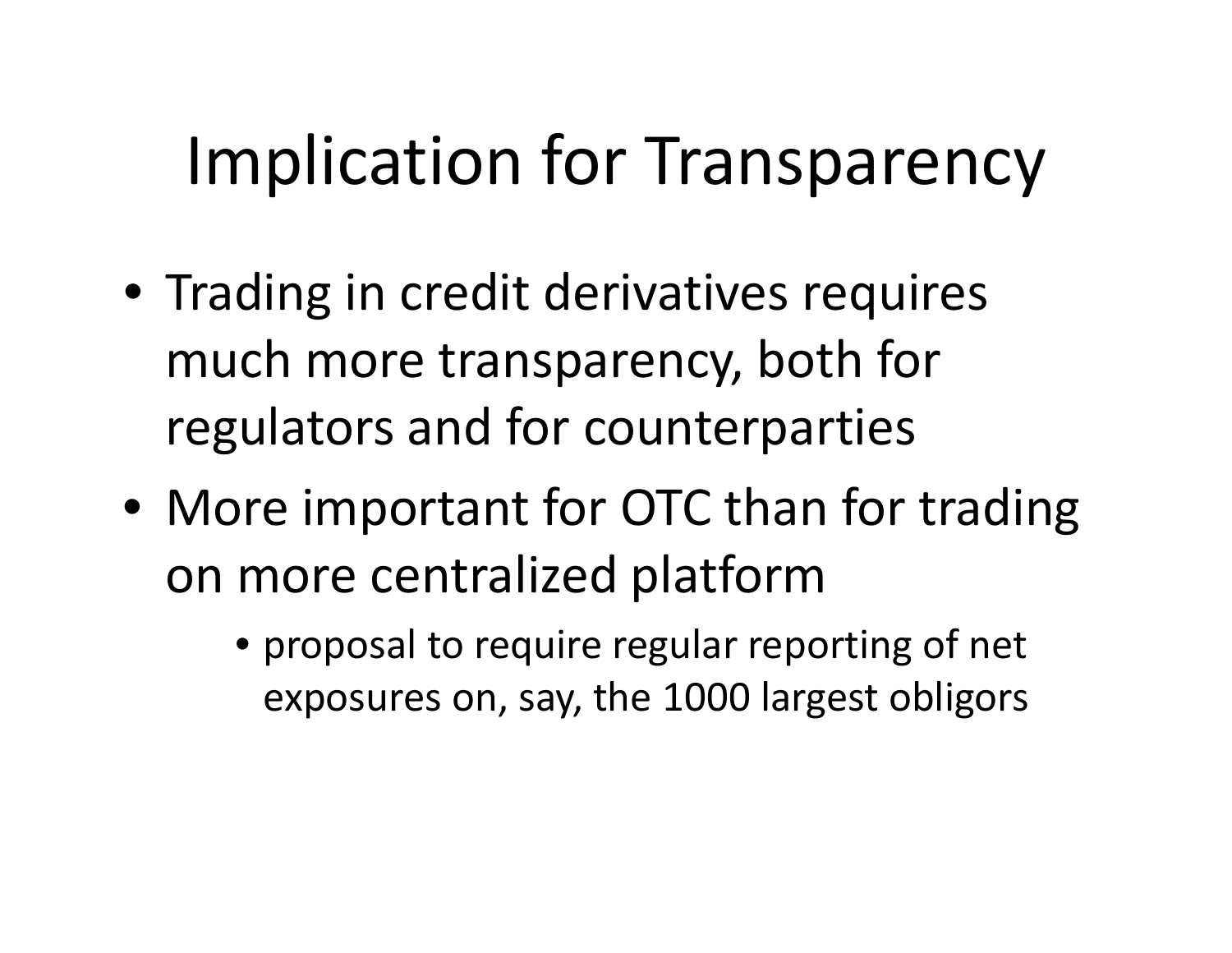# A TRANSPARENCY PROPOSAL FOR OTC MARKET

- Every trade and the associated contract should be posted in <sup>a</sup> standard form on the Internet within some time frame.
- Counterparties could verify the accuracy
- Third party vendors could aggregate this data and help investors assess counterparty risk
- DTCC could today publish this on many popular contracts. Data are available to regulators already and some on the web. Check it out.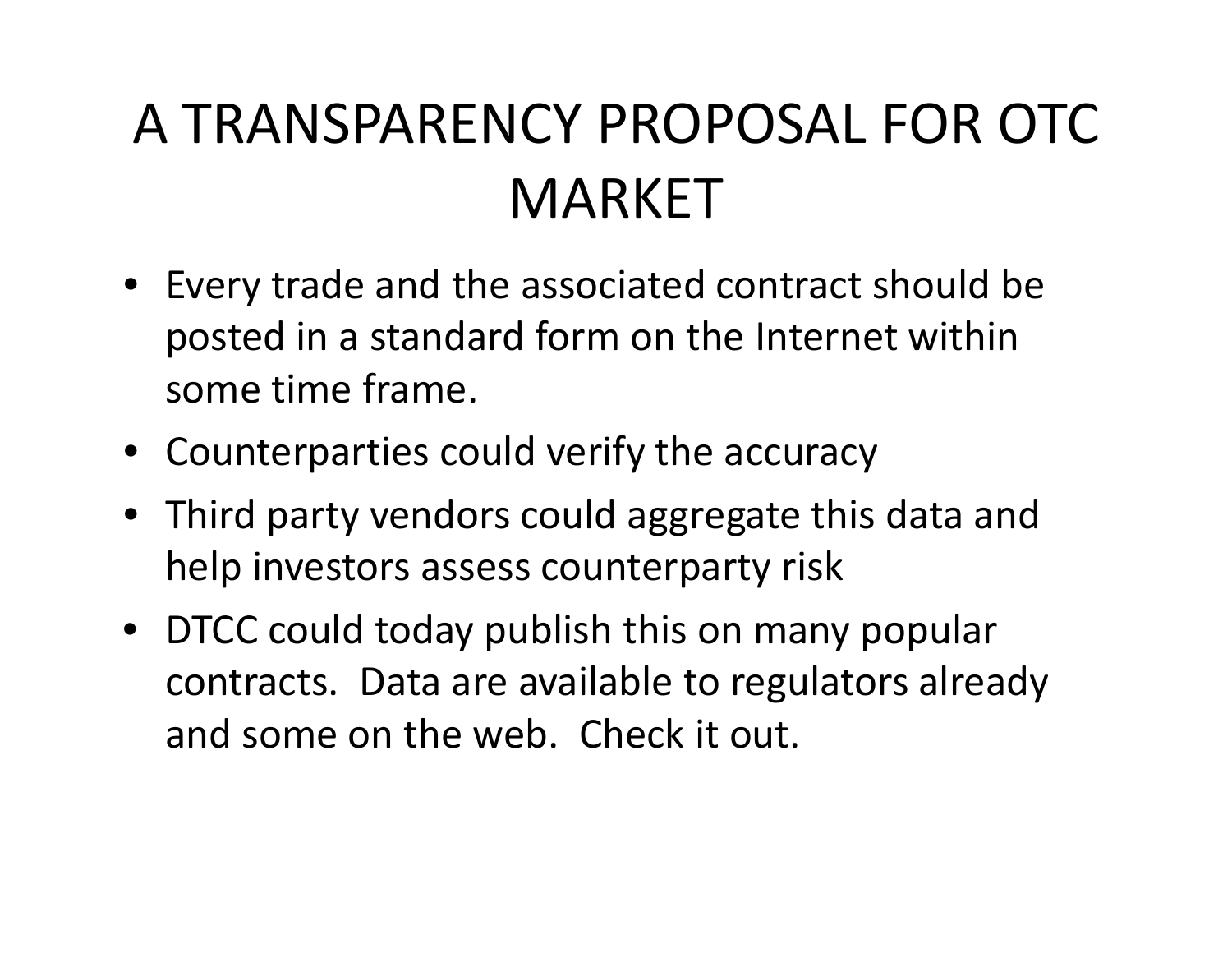### CENTRALIZED COUNTERPARTY

- Even better solution to counterparty risk is to have a centralized counterparty (CC).
- After <sup>a</sup> bilateral contract is agreed to, the parties each specify the centralized counterparty as their counterparty.
- The centralized counterparty sets margins and collects payments in advance to insure its positions. Failure to post margins leads to contract termination without loss to CC (if margins are calculated well).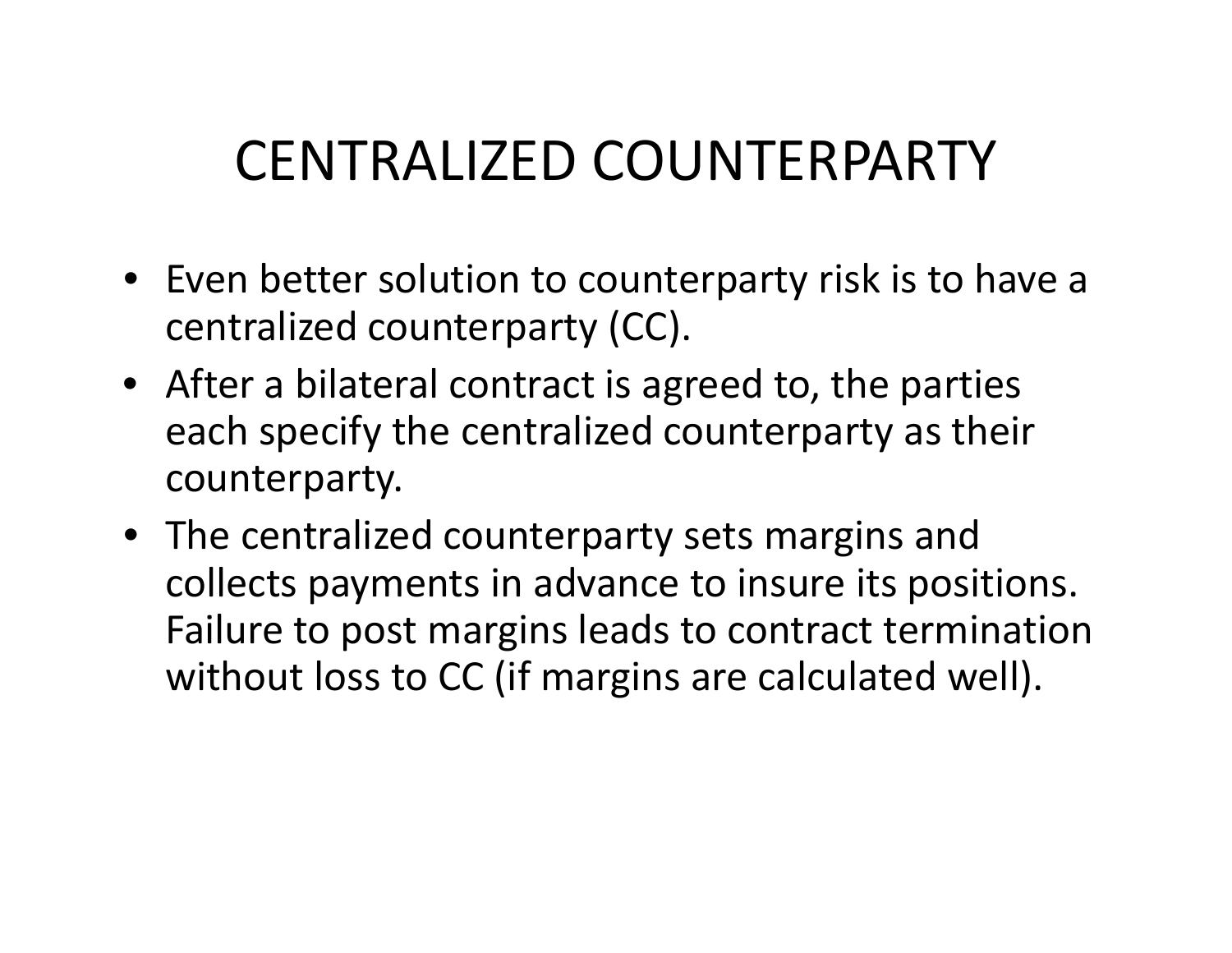### CENTRALIZED COUNTERPARTY

![](_page_41_Picture_1.jpeg)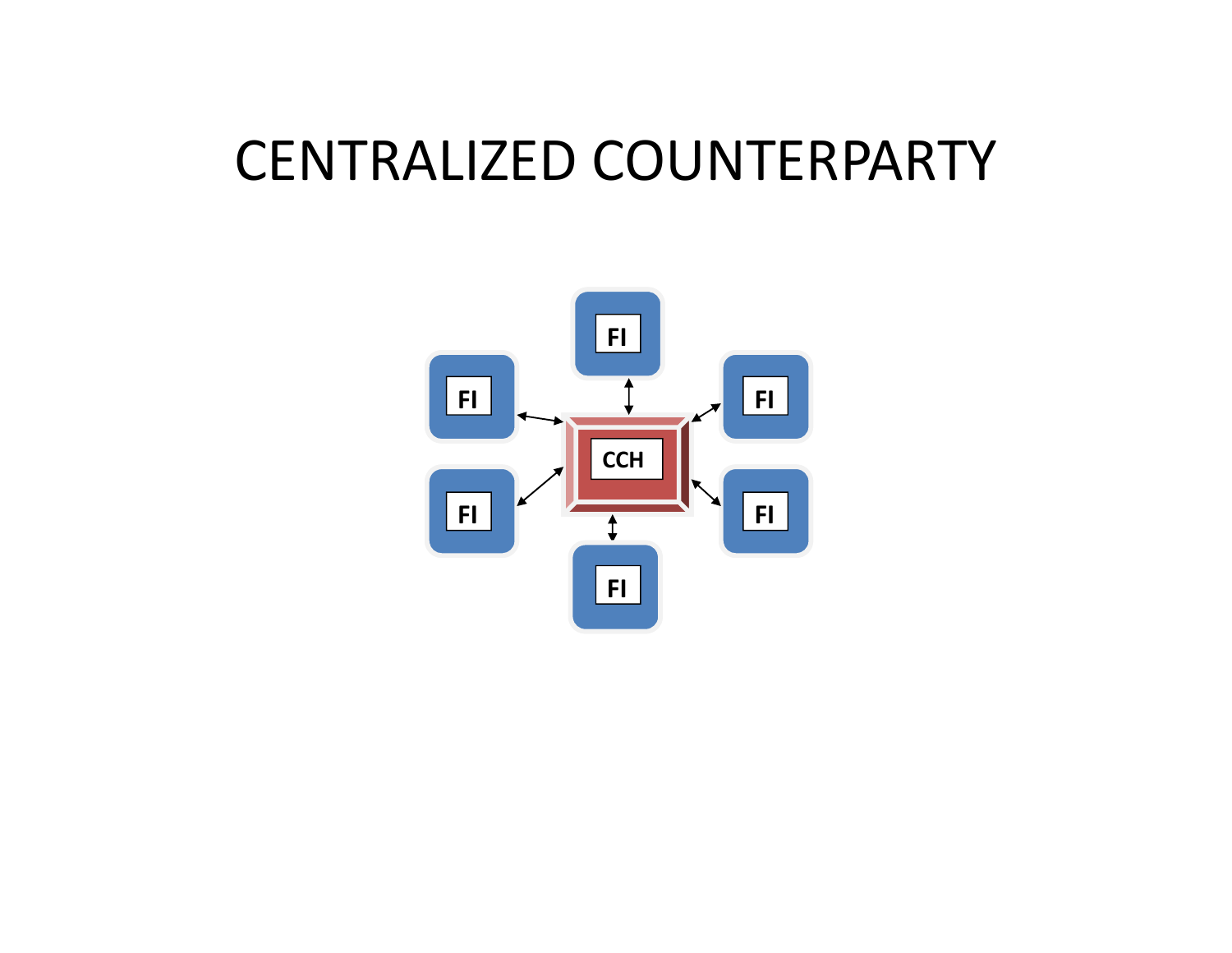### EXCHANGE

- On an exchange there is <sup>a</sup> centralized counterparty that does all the financial clearing and payments. For long horizon contracts, margins are posted.
- $\bullet\,$  In addition, on an exchange, you do not know the counterparty and the process of price discovery leads to potentially better pricing.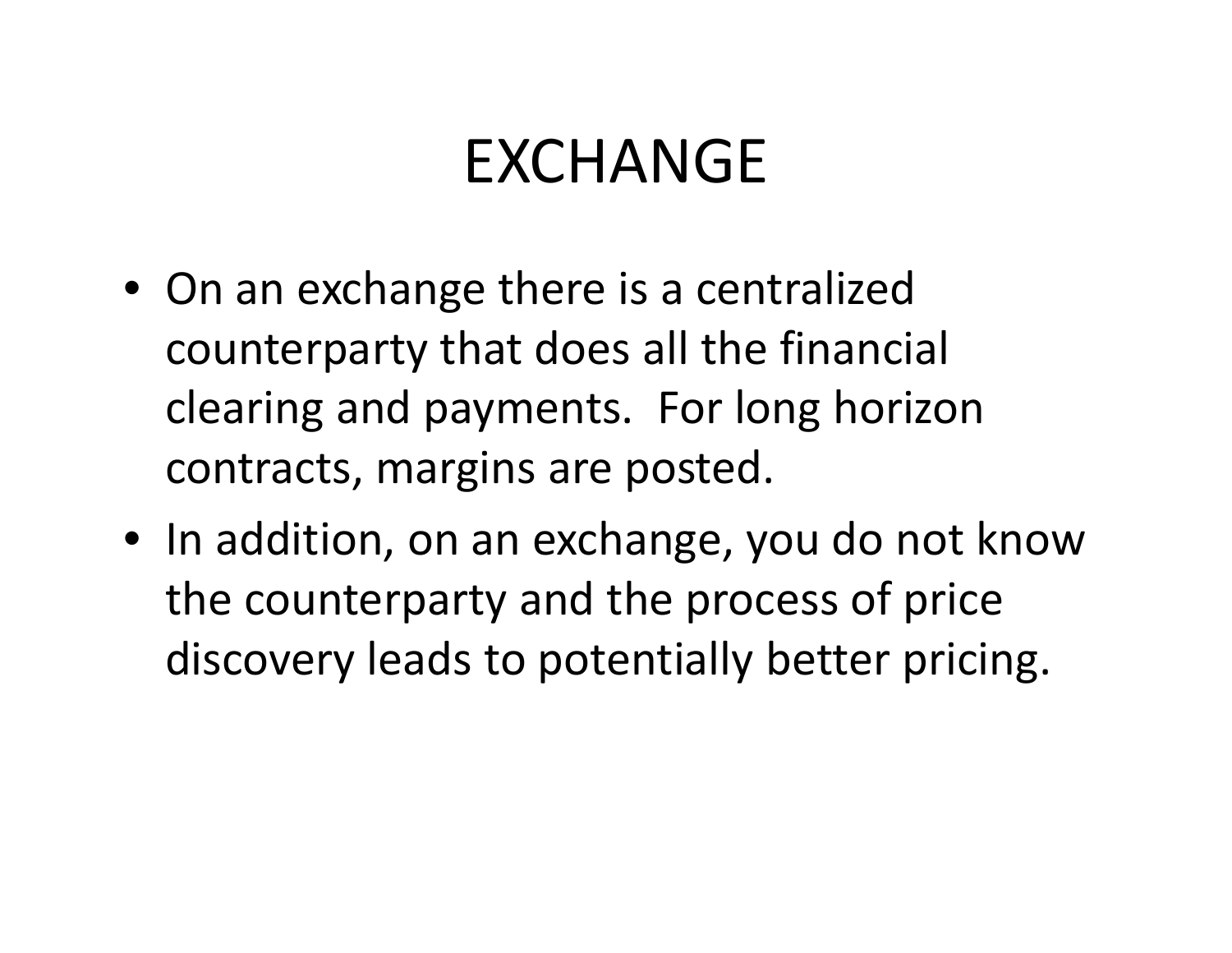# WHY NOT MOVE ALL OTC TO CC or EXCHANGES?

- Only highly standardized contracts can be moved to CC or Exchanges.
- Only high volume contracts are suitable.
- We will surely have many OTC contracts.
	- –Newer products
	- Smaller markets
	- Institutional markets
	- Up to <sup>a</sup> size, OTC ok; Large size ‐<sup>&</sup>gt; CCP or Exchange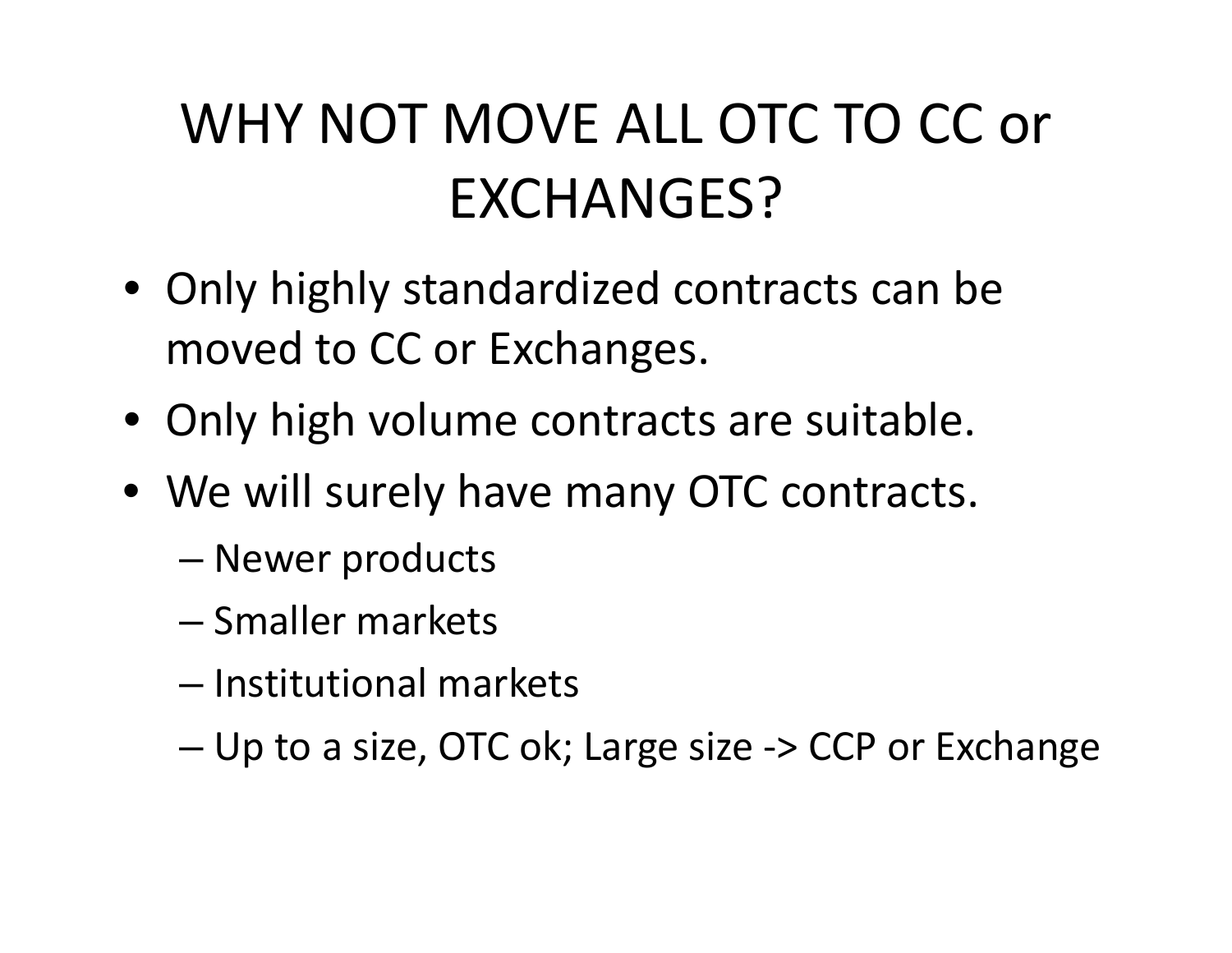# FOUR MODELS

- OTC
- REGISTRY Data warehouse with some transparency
- CLEARING HOUSE ‐ Centralized counterparty for all trades
- EXCHANGE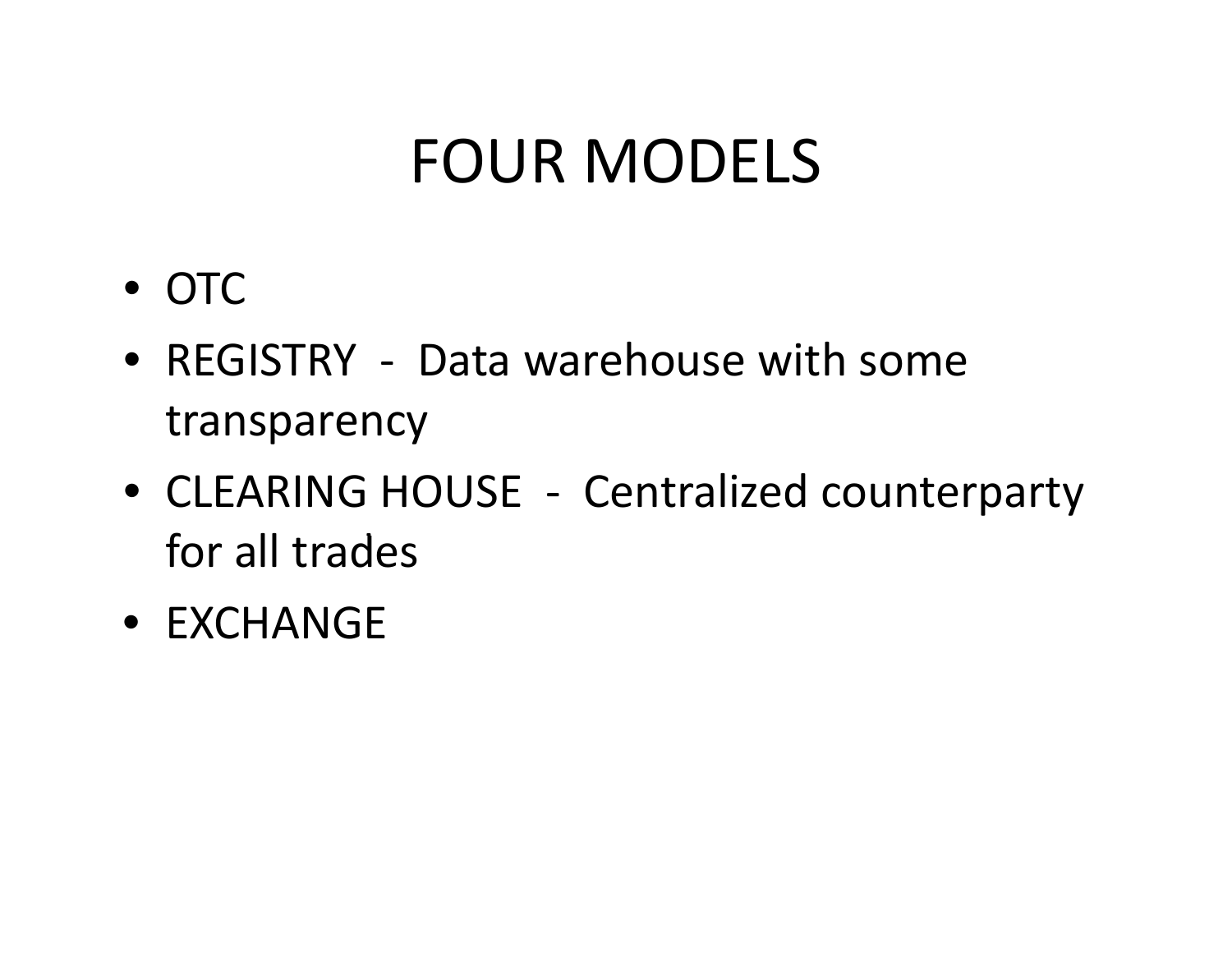#### **Exhibit II: Three possible solutions to centralized clearin g and their relative merits**

| <b>Market</b><br><b>Characteristi</b><br>C                 | <b>OTC</b>                          | <b>Registry</b><br>(Solution I)     | <b>Clearing</b><br><b>House</b><br>(Solution II)         | <b>Exchange</b><br>(Solution III)                                    |
|------------------------------------------------------------|-------------------------------------|-------------------------------------|----------------------------------------------------------|----------------------------------------------------------------------|
| trading style                                              | bilateral<br>negotiation            | bilateral<br>negotiation            | bilateral<br>negotiation                                 | continuous<br>auction                                                |
| market<br>participants                                     | large well-<br>capitalized<br>firms | large well-<br>capitalized<br>firms | well-<br>capitalized<br>counterpartie<br>s only          | retail trade<br>possible;<br>largest trades<br>in upstairs<br>market |
| flexibility/<br><b>standardizati</b><br>on of<br>contracts | maximum<br>flexibility              | maximum<br>flexibility              | flexible terms;<br>standardized<br>credit<br>enhancement | largely<br>standardized<br>contracts                                 |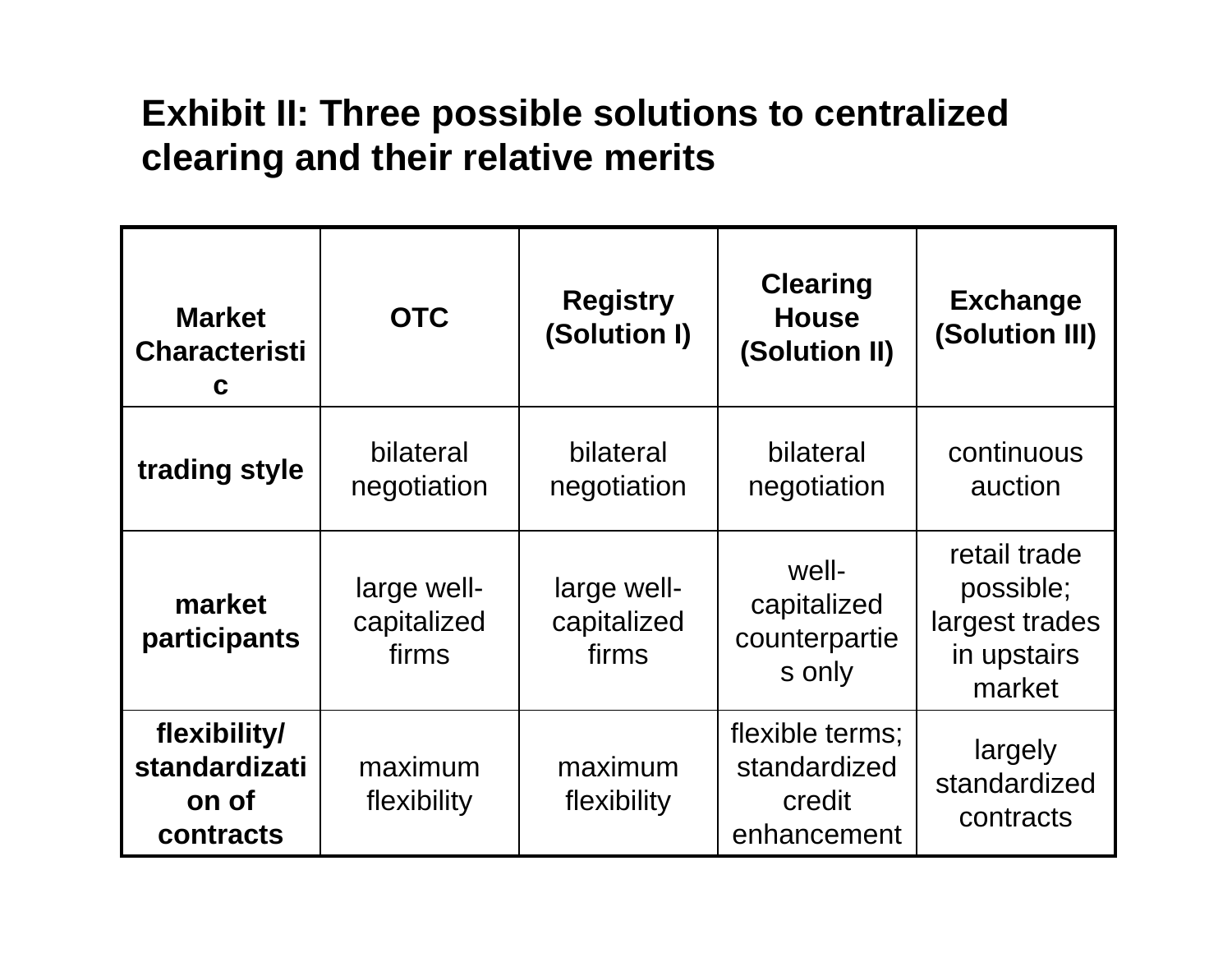#### **Exhibit II: Three possible solutions to centralized clearing and their relative merits**

| <b>Market</b><br><b>Characteristic</b> | <b>OTC</b>                                 | <b>Registry</b><br>(Solution I)                                                                                                             | <b>Clearing</b><br><b>House</b><br>(Solution II)                                                                                                           | <b>Exchange</b><br>(Solution III)                                                                                                                          |
|----------------------------------------|--------------------------------------------|---------------------------------------------------------------------------------------------------------------------------------------------|------------------------------------------------------------------------------------------------------------------------------------------------------------|------------------------------------------------------------------------------------------------------------------------------------------------------------|
| counterparty<br>credit risk            | substantial                                | substantial                                                                                                                                 | little to none                                                                                                                                             | little to none                                                                                                                                             |
| collateral/<br>margin<br>requirements  | bilateral<br>negotiation and<br>management | consistent<br>mark to market<br>valuation of<br>positions and<br>collateral;<br>required<br>amounts set<br>bilaterally by<br>counterparties | consistent<br>mark to market<br>valuation of<br>positions and<br>collateral;<br>required<br>amounts<br>standardized<br>and set by<br><b>Clearing House</b> | consistent mark<br>to market<br>valuation of<br>positions and<br>collateral;<br>required<br>amounts<br>standardized<br>and set by<br><b>Clearing House</b> |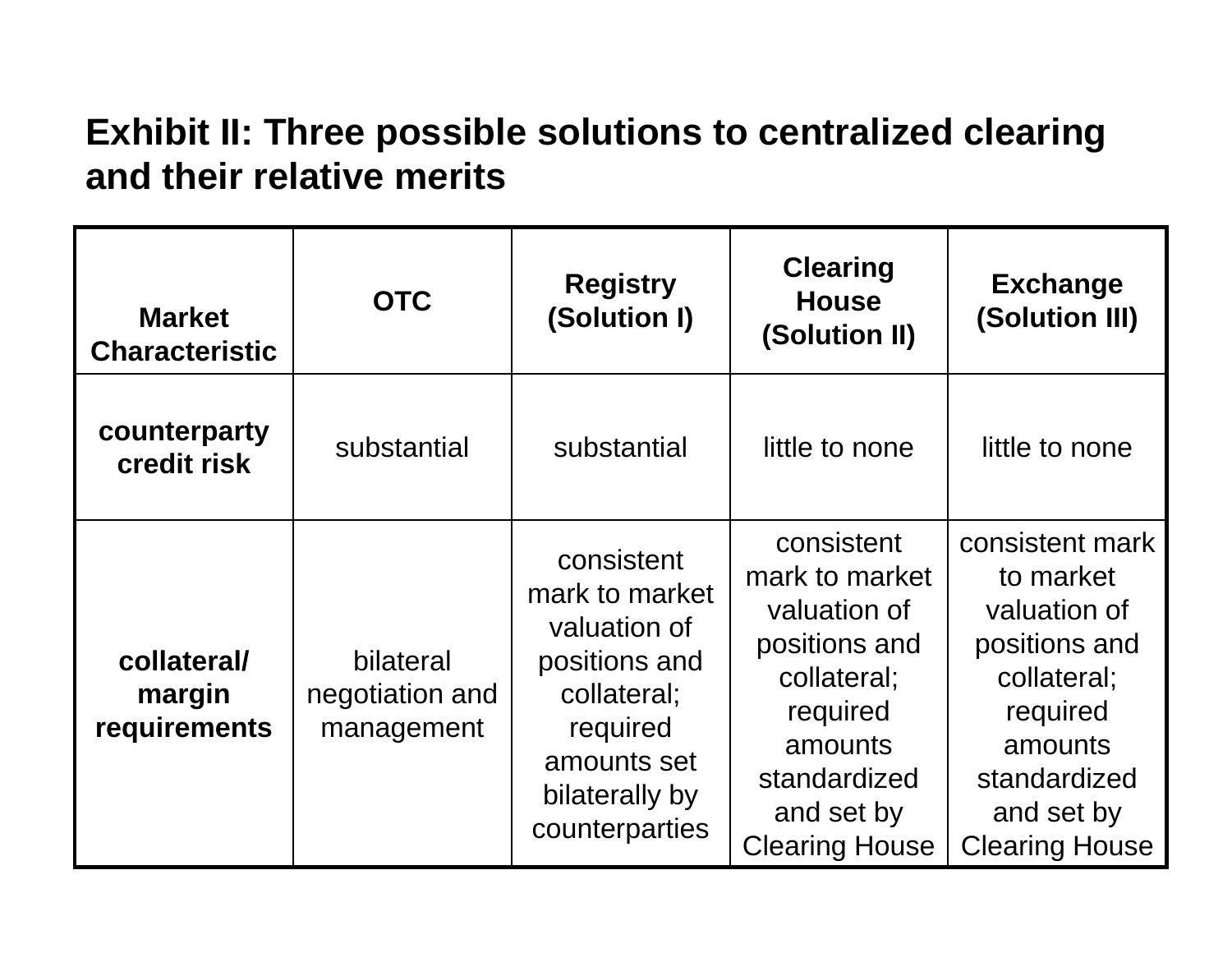| <b>Market</b><br><b>Characteristic</b>      | <b>OTC</b>                                               | <b>Registry</b><br>(Solution I)                          | <b>Clearing House</b><br>(Solution II)                                | <b>Exchange</b><br>(Solution III) |
|---------------------------------------------|----------------------------------------------------------|----------------------------------------------------------|-----------------------------------------------------------------------|-----------------------------------|
| price<br>information                        | largely opaque;<br>daily quotes<br>available             | largely opaque;<br>daily quotes<br>available             | more<br>transparent; daily<br>settlement prices<br>publicly available | transparent to all                |
| volume and<br>open interest<br>information  | opaque                                                   | largely opaque                                           | more transparent                                                      | transparent to all                |
| information on<br>large trader<br>positions | opaque                                                   | available only to<br>regulators                          | available only to<br>regulators                                       | available only to<br>regulators   |
| netting of cash<br>flows                    | bilateral only                                           | yes                                                      | yes                                                                   | yes                               |
| netting of<br>offsetting<br>positions       | bilateral only                                           | bilateral only                                           | yes                                                                   | yes                               |
| secondary<br>market                         | only by mutual<br>agreement<br>between<br>counterparties | only by mutual<br>agreement<br>between<br>counterparties | yes                                                                   | yes                               |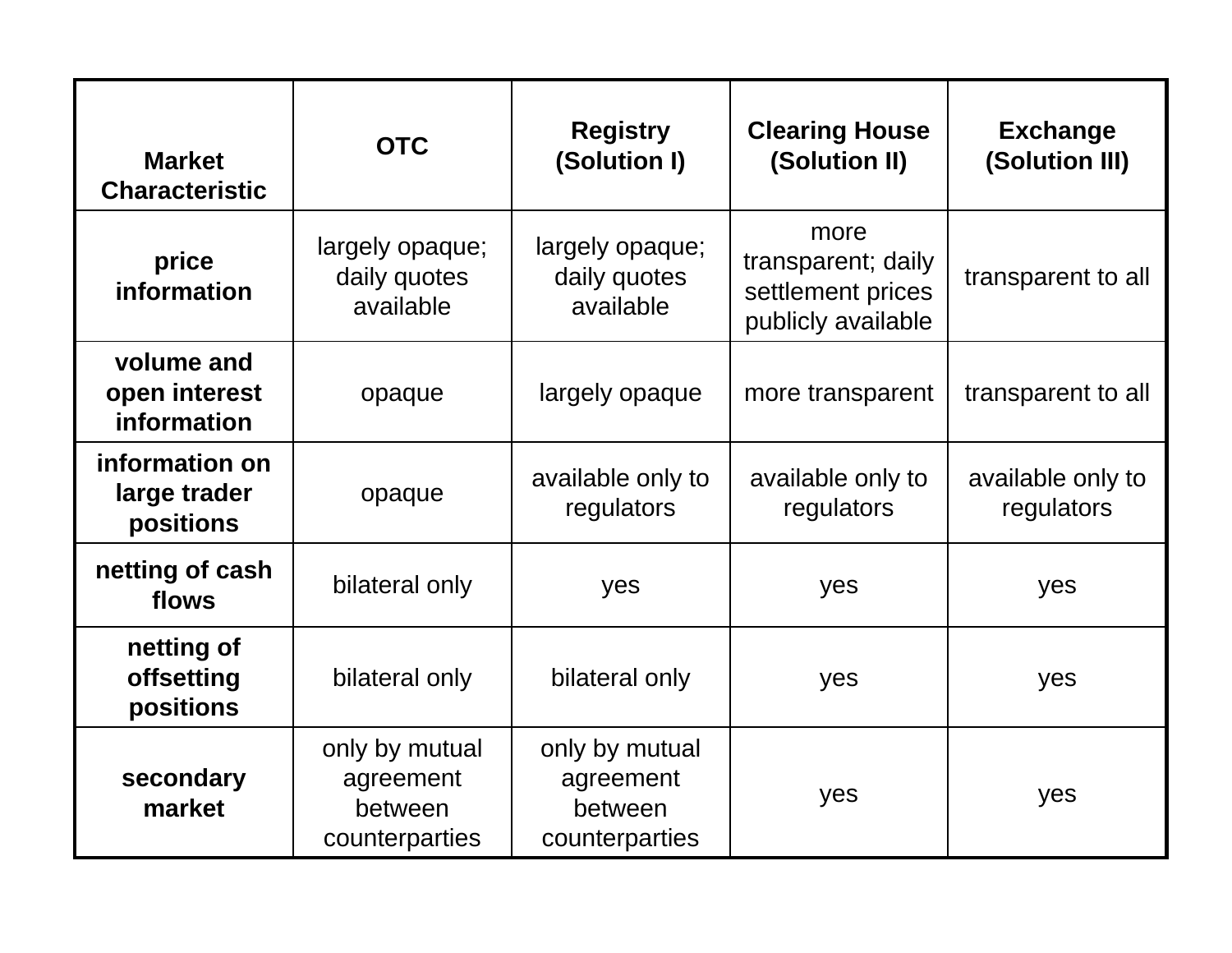#### **The US IG basis during the turmoil**

![](_page_48_Figure_1.jpeg)

CDS unfunded or "capital efficient" relative to bonds